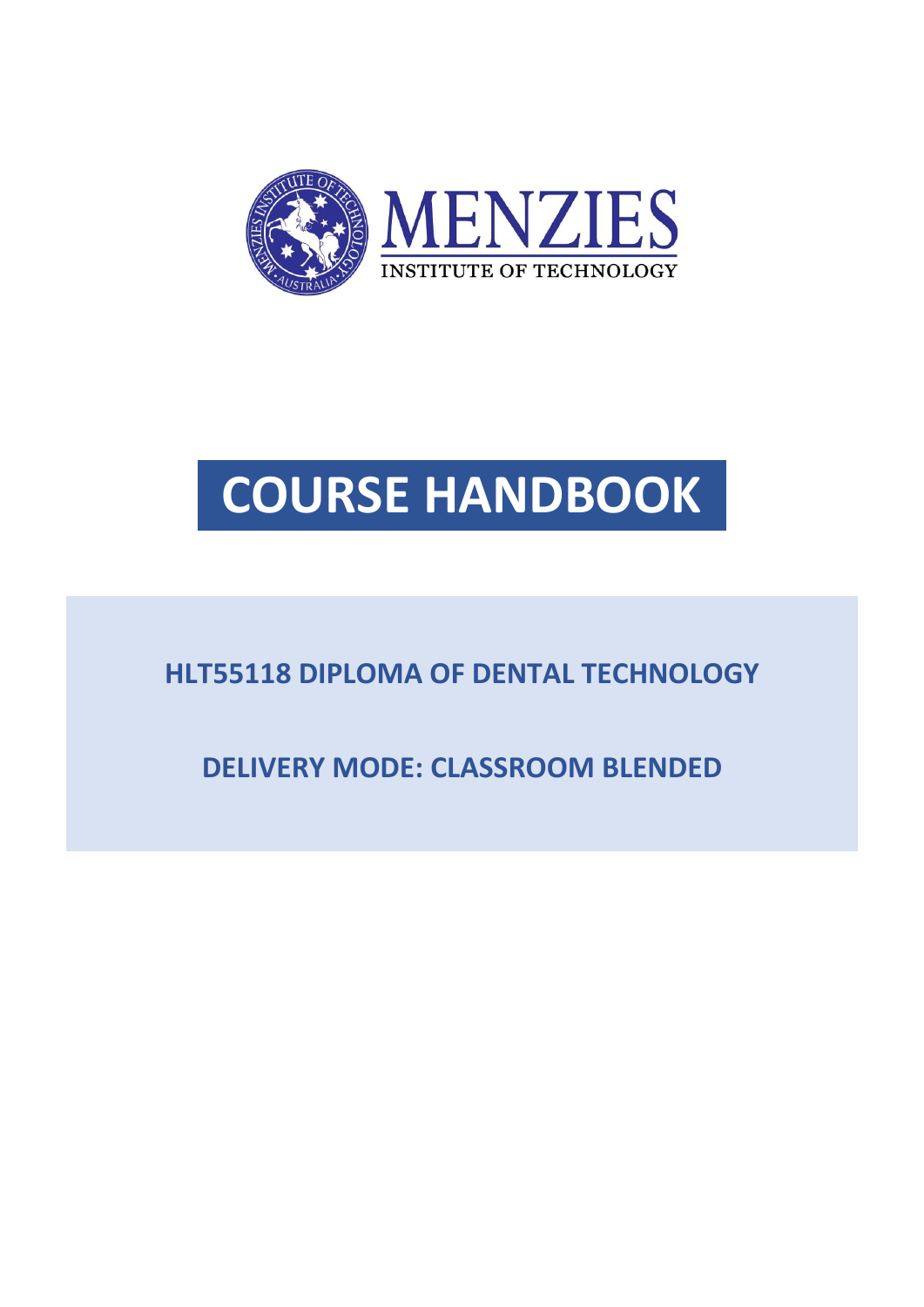## **Table of Contents**

| 1.  |  |
|-----|--|
| 2.  |  |
| 3.  |  |
| 4.  |  |
| 5.  |  |
| 6.  |  |
| 7.  |  |
| 8.  |  |
| 9.  |  |
| 10. |  |
| 11. |  |
| 12. |  |
| 13. |  |
| 14. |  |
| 15. |  |
| 16. |  |
| 17. |  |
| 18. |  |
| 19. |  |
| 20. |  |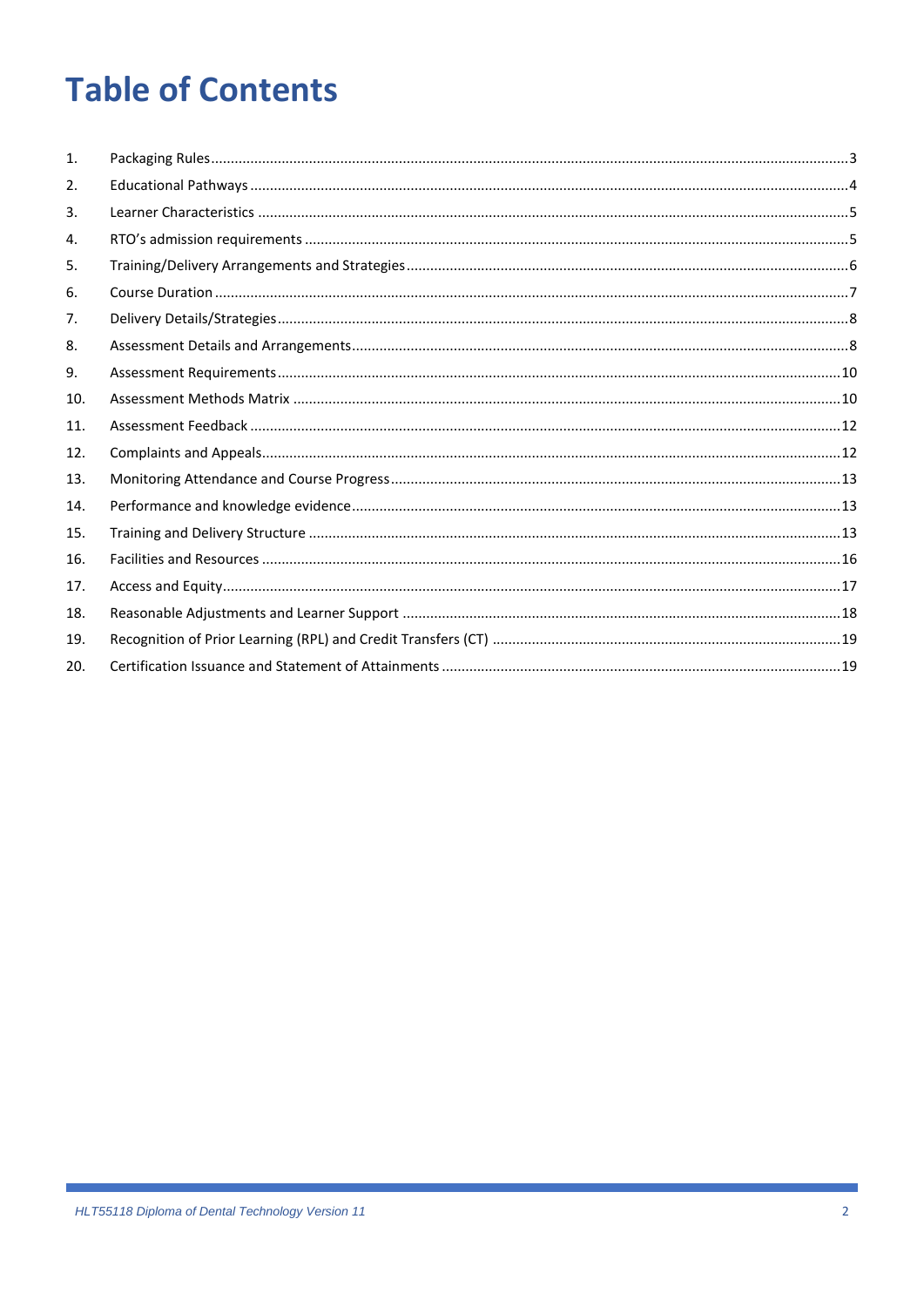#### <span id="page-2-0"></span>**1. Packaging Rules**

| <b>Packaging Rules</b> | 25 units of competency are required for award of this qualification including:                                                                                                                                                                                                                                                      |                |                  |                                                                                                                                                 |                          |  |  |
|------------------------|-------------------------------------------------------------------------------------------------------------------------------------------------------------------------------------------------------------------------------------------------------------------------------------------------------------------------------------|----------------|------------------|-------------------------------------------------------------------------------------------------------------------------------------------------|--------------------------|--|--|
|                        | 21 core units                                                                                                                                                                                                                                                                                                                       |                |                  |                                                                                                                                                 |                          |  |  |
|                        | 4 elective units, consisting of:<br>at least 3 units from the electives listed on                                                                                                                                                                                                                                                   |                |                  |                                                                                                                                                 |                          |  |  |
|                        | $\circ$<br>https://training.gov.au/Training/Details/HLT55118                                                                                                                                                                                                                                                                        |                |                  |                                                                                                                                                 |                          |  |  |
|                        | $\circ$                                                                                                                                                                                                                                                                                                                             |                |                  | 1 unit from the units listed on TGA - any endorsed Training Package or accredited<br>course - these units must be relevant to the work outcome. |                          |  |  |
|                        |                                                                                                                                                                                                                                                                                                                                     |                |                  | All electives chosen must contribute to a valid, industry-supported vocational outcome.                                                         |                          |  |  |
|                        | For more information on the packaging rules, please visit<br>https://training.gov.au/Training/Details/HLT55118                                                                                                                                                                                                                      |                |                  |                                                                                                                                                 |                          |  |  |
| Units of<br>Competency | Consistent with the qualification packaging rules, the units listed below are delivered for this<br>qualification. The choices of elective units are based on conversations with employers regarding<br>skills gaps through changes in technology or processes and materials or areas of increased<br>pressure on service delivery. |                |                  |                                                                                                                                                 |                          |  |  |
|                        | <b>Phase</b>                                                                                                                                                                                                                                                                                                                        | <b>No</b>      | <b>Unit Code</b> | <b>Unit Title</b>                                                                                                                               | Core (C)<br>Elective (E) |  |  |
|                        | Introduction to<br>working in<br>dental industry                                                                                                                                                                                                                                                                                    | $\mathbf{1}$   | CHCCOM005        | Communicate and work in health<br>or community services                                                                                         | C                        |  |  |
|                        |                                                                                                                                                                                                                                                                                                                                     | $\overline{2}$ | CHCDIV001        | Work with diverse people                                                                                                                        | C                        |  |  |
|                        | <b>Building soft</b><br>skills in<br>communication,<br>management<br>and resourcing                                                                                                                                                                                                                                                 | 3              | BSBADM311        | Maintain business resources                                                                                                                     | E                        |  |  |
|                        |                                                                                                                                                                                                                                                                                                                                     | 4              | BSBCUS301        | Deliver and monitor a service to<br>customers                                                                                                   | E                        |  |  |
|                        |                                                                                                                                                                                                                                                                                                                                     | 5              | BSBRKG403        | Set up a business or records<br>system for a small business                                                                                     | E                        |  |  |
|                        | Working safely<br>and infection                                                                                                                                                                                                                                                                                                     | 6              | HLTAID003        | Provide first aid                                                                                                                               | С                        |  |  |
|                        | control                                                                                                                                                                                                                                                                                                                             | 7              | HLTINF001        | Comply with infection prevention<br>and control policies and<br>procedures                                                                      | C                        |  |  |
|                        |                                                                                                                                                                                                                                                                                                                                     | 8              | HLTWHS002        | Follow safe work practices for direct<br>client care                                                                                            | E                        |  |  |
|                        |                                                                                                                                                                                                                                                                                                                                     | 9              | HLTWHS003        | Maintain work health and safety                                                                                                                 | $\mathsf C$              |  |  |
|                        | Basic skill sets in<br>dental<br>laboratory                                                                                                                                                                                                                                                                                         | 10             | HLTDET001        | Construct models                                                                                                                                | C                        |  |  |
|                        |                                                                                                                                                                                                                                                                                                                                     | 11             | HLTDET002        | Construct custom impression<br>trays                                                                                                            | C                        |  |  |
|                        |                                                                                                                                                                                                                                                                                                                                     | 12             | HLTDET005        | Construct thermoformed bases<br>and appliances                                                                                                  | $\mathsf C$              |  |  |
|                        |                                                                                                                                                                                                                                                                                                                                     | 13             | HLTDET003        | Construct registration rims                                                                                                                     | C                        |  |  |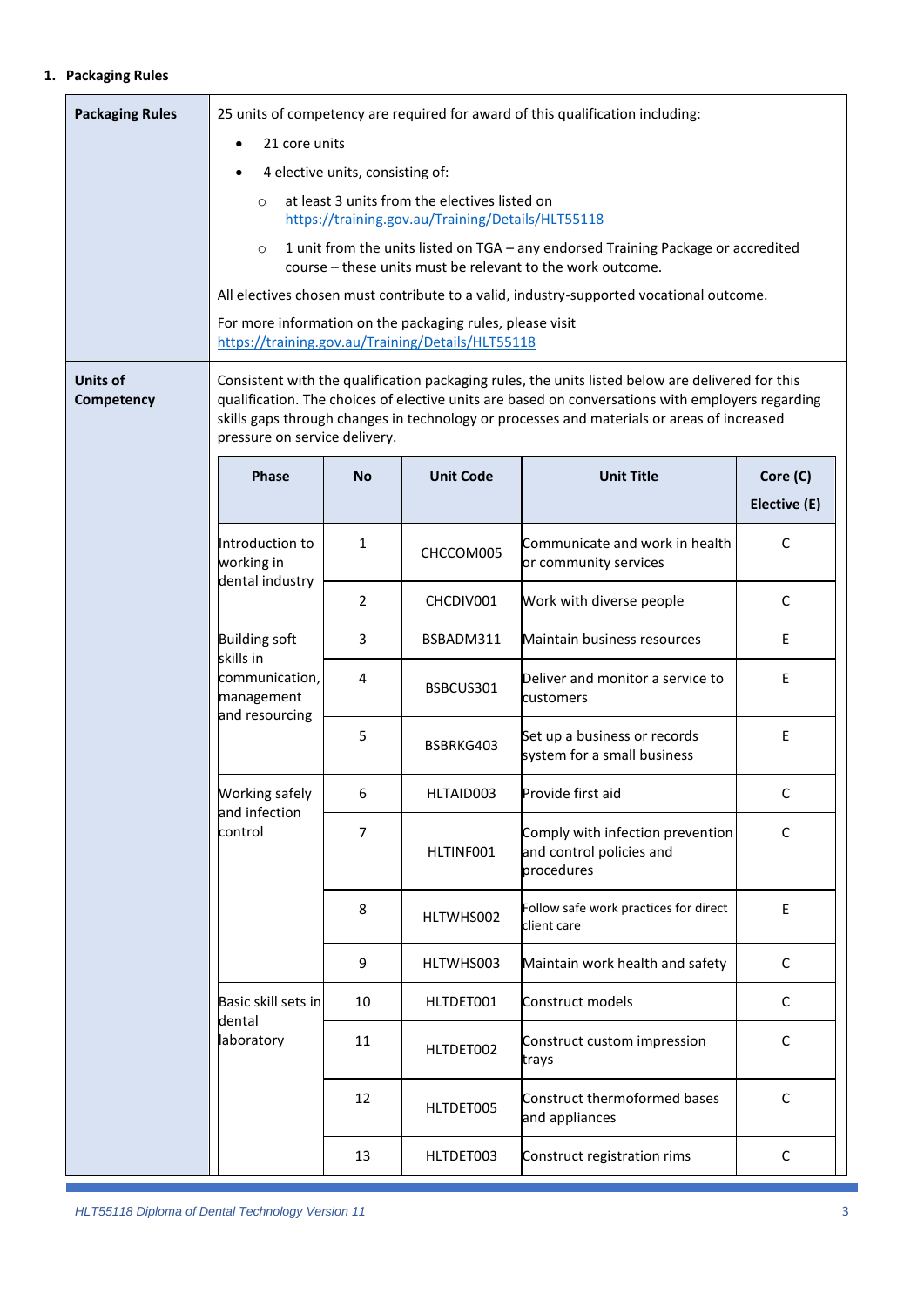|  |                                | 14 | HLTDET004 | Articulate models and transfer<br>records                                                  | C            |
|--|--------------------------------|----|-----------|--------------------------------------------------------------------------------------------|--------------|
|  | Splints and<br>Orthodontics    | 15 | HLTDET013 | Construct oral splints                                                                     | $\mathsf C$  |
|  |                                | 16 | HLTDET012 | Construct orthodontic appliances                                                           | C            |
|  | Prosthetics<br>(dentures)      | 17 | HLTDET007 | Construct removable acrylic<br>partial dentures                                            | C            |
|  |                                | 18 | HLTDET014 | Repair and modify dentures and<br>appliances                                               | C            |
|  |                                | 19 | HLTDET015 | Construct complete removable<br>acrylic dentures and appliances                            | $\mathsf{C}$ |
|  |                                | 20 | HLTDET006 | Construct immediate dentures                                                               | C            |
|  |                                | 21 | HLTDET008 | Construct cast alloy removable<br>partial denture framework                                | C            |
|  | Crown and<br><b>Bridge and</b> | 22 | HLTDET010 | Join alloy structures                                                                      | $\mathsf{C}$ |
|  | Ceramics                       | 23 | HLTDET009 | Construct crown and bridge<br><b>structures</b>                                            | C            |
|  |                                | 24 | HLTDET011 | Construct ceramic and fixed<br>restorations                                                | C            |
|  | CAD                            | 25 | HLTDET016 | Design digital dental restorations<br>and appliances using computer-<br>aided design (CAD) | $\mathsf{C}$ |
|  |                                |    |           | *** Note: No prerequisite and/or corequisite units in this qualification.                  |              |

#### <span id="page-3-0"></span>**2. Educational Pathways**

| Pathways into the      | Students may have completed previous Certificate III qualification in dental laboratory assisting,                                                                                                                                                                                                                                                                     |  |  |  |  |
|------------------------|------------------------------------------------------------------------------------------------------------------------------------------------------------------------------------------------------------------------------------------------------------------------------------------------------------------------------------------------------------------------|--|--|--|--|
| Qualification          | Certificate III in dental assisting.                                                                                                                                                                                                                                                                                                                                   |  |  |  |  |
| Pathways from the      | Learners who successfully complete this qualification may progress into further studies such as                                                                                                                                                                                                                                                                        |  |  |  |  |
| Qualification          | Higher education in dental technology.                                                                                                                                                                                                                                                                                                                                 |  |  |  |  |
| Employment<br>Pathways | Graduates may find employment in dental Industry as a:<br>Dental technician in dental surgeries.<br>$\bullet$<br>Dental laboratories or denture clinics.<br>$\bullet$<br>Dental laboratory owner/operator.<br>$\bullet$<br>***Note: It is not, however, intended to indicate that an individual will gain immediate<br>employment on completion of this qualification. |  |  |  |  |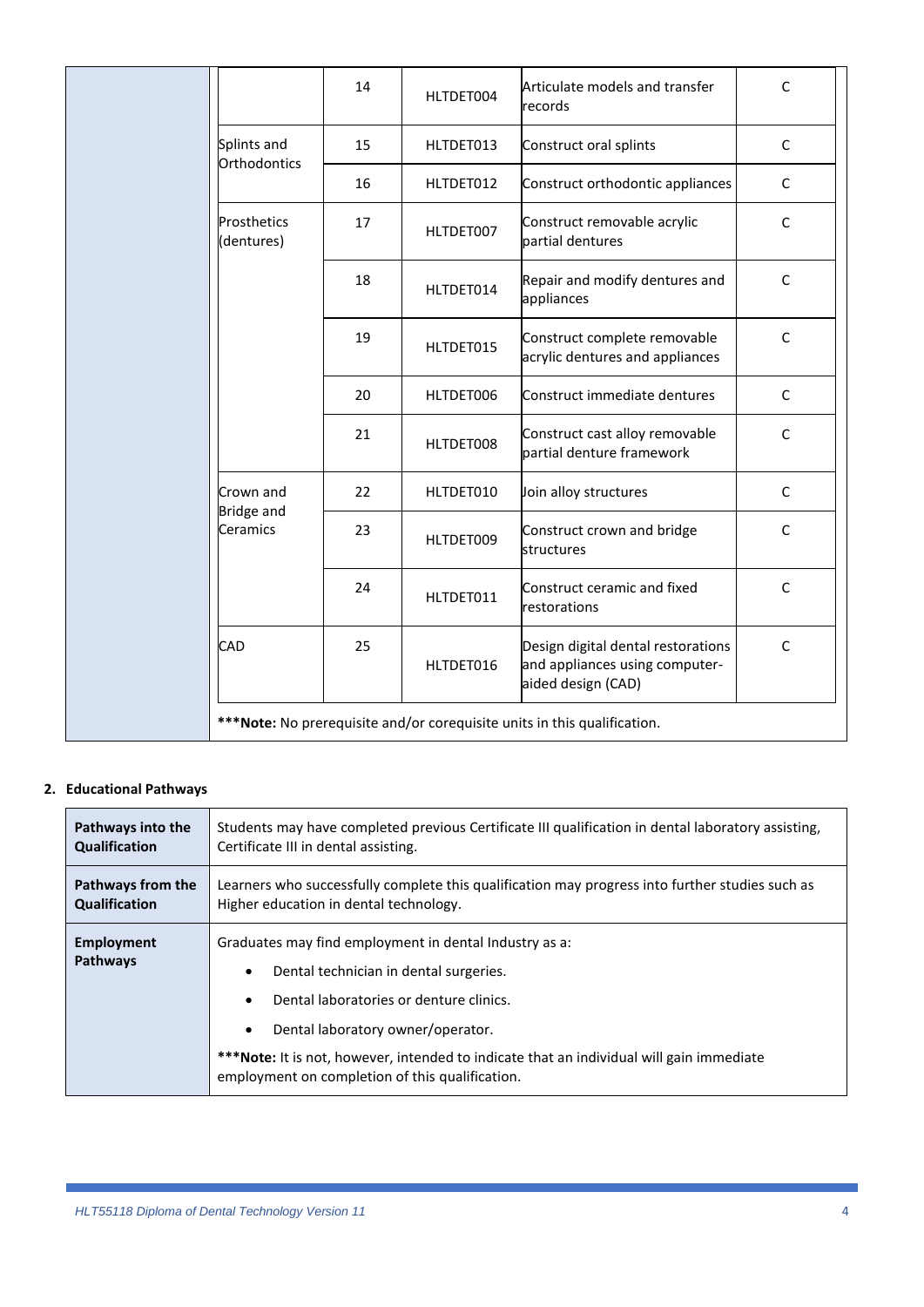#### <span id="page-4-0"></span>**3. Learner Characteristics**

| <b>Key Characteristics</b><br>of Target Learner | The key characteristics of target learner cohort are individuals who have little or no prior<br>knowledge or experience in this industry and are:             |  |  |  |  |
|-------------------------------------------------|---------------------------------------------------------------------------------------------------------------------------------------------------------------|--|--|--|--|
| <b>Cohort</b>                                   | planning to pursue a career specific to the dental sector and gain a qualification.<br>$\bullet$<br>able to attend regular face-to-face classes.<br>$\bullet$ |  |  |  |  |
|                                                 | individual who are 18 years or older.<br>$\bullet$<br>have physical attribute suitable for placement in the dental technician.<br>$\bullet$                   |  |  |  |  |

#### <span id="page-4-1"></span>**4. RTO's admission requirements**

The HLT55118 Diploma of Dental Technology allows direct entry into this qualification at the time of publication in training.gov.au. However, the RTO requires candidates to meet its admission requirements prior to enrolling into this qualification to ensure that they have the required skills and knowledge to successfully complete the qualification at this AQF level. This consists of:

| <b>Domestic Students</b>                | Minimum age of 18 years and above.<br>٠                                                                                                                                                                                                                                                        |                               |                 |                            |                            |                                                                                                                                                                                |  |
|-----------------------------------------|------------------------------------------------------------------------------------------------------------------------------------------------------------------------------------------------------------------------------------------------------------------------------------------------|-------------------------------|-----------------|----------------------------|----------------------------|--------------------------------------------------------------------------------------------------------------------------------------------------------------------------------|--|
|                                         | Satisfactory completion of the equivalent of Australian Year 12 or higher.<br>$\bullet$                                                                                                                                                                                                        |                               |                 |                            |                            |                                                                                                                                                                                |  |
|                                         | Have physical attributes suitable for placement in the dental industry that encompasses<br>manual handling of equipment (i.e. operating dental technician machinery and moving<br>various dental technician materials such as plaster bags).                                                   |                               |                 |                            |                            |                                                                                                                                                                                |  |
|                                         | Additionally, the learner is required to:                                                                                                                                                                                                                                                      |                               |                 |                            |                            |                                                                                                                                                                                |  |
|                                         | Complete the Pre-Training Review which aims to identify training needs through questions<br>on previous education or training, relevance of the courses to learner and relevant<br>experience.                                                                                                 |                               |                 |                            |                            |                                                                                                                                                                                |  |
|                                         | Complete the Language, Literacy and Numeracy (LLN) Test.                                                                                                                                                                                                                                       |                               |                 |                            |                            |                                                                                                                                                                                |  |
|                                         | If the learner has done the Pre-Training Review and LLN assessment previously at Menzies<br>Institute of Technology for a previous qualification in the same stream enrolment, then it is not<br>required.                                                                                     |                               |                 |                            |                            |                                                                                                                                                                                |  |
| <b>International</b><br><b>Students</b> | Minimum age of 18 years and above.<br>Satisfactory completion of the equivalent of Australian Year 12 or higher.<br>$\bullet$<br>$\bullet$<br>various dental technician materials such as plaster bags).<br>English Language Requirements (meet one of the requirements outlined below).<br>1. |                               |                 |                            |                            | Have physical attributes suitable for placement in the dental industry that encompasses<br>manual handling of equipment (i.e. operating dental technician machinery and moving |  |
|                                         | <b>IELTS (General or</b><br>Academic) overall                                                                                                                                                                                                                                                  | <b>PTE</b><br><b>Academic</b> | <b>TOEFL PB</b> | <b>TOEFL</b><br><b>IBT</b> | <b>CAE</b><br><b>Scale</b> | <b>ELICOS (General</b><br>English)                                                                                                                                             |  |
|                                         | 5.5                                                                                                                                                                                                                                                                                            | 46                            | 506             | 62                         | 162                        | n/a                                                                                                                                                                            |  |
|                                         | 5.0                                                                                                                                                                                                                                                                                            | 38                            | 478             | 51                         | 154                        | +15 weeks                                                                                                                                                                      |  |
|                                         | 4.5                                                                                                                                                                                                                                                                                            | 30                            | 450             | 40                         | 146                        | +30 weeks                                                                                                                                                                      |  |
|                                         | ***Note: Results older than two years are not acceptable (for offshore applicants).<br>OR                                                                                                                                                                                                      |                               |                 |                            |                            |                                                                                                                                                                                |  |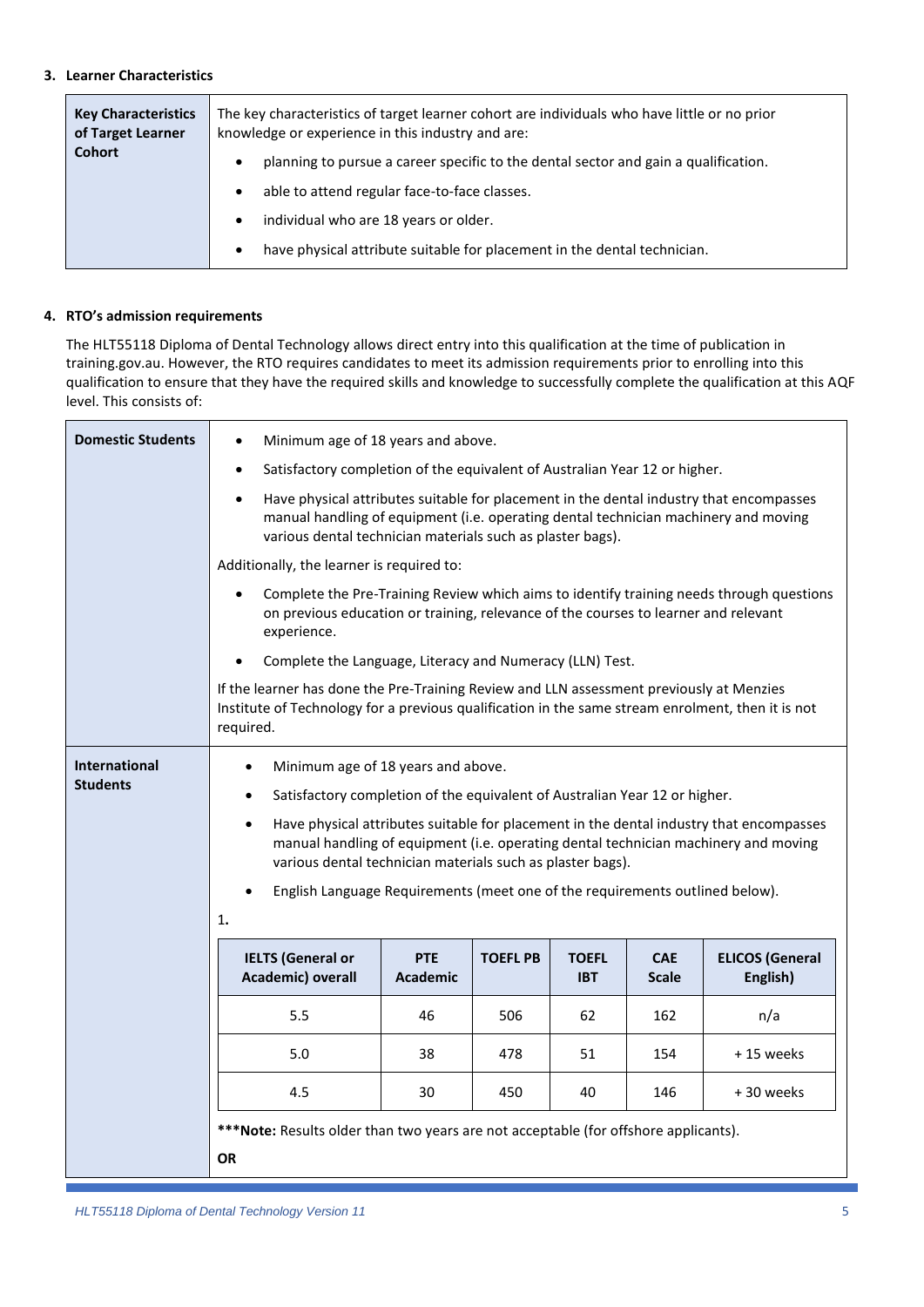|                         | 2. Evidence that they have studied in English for at least five years in Australia, Canada, New<br>Zealand, Republic of Ireland, South Africa, United Kingdom or United States.                                                                                                                                                         |
|-------------------------|-----------------------------------------------------------------------------------------------------------------------------------------------------------------------------------------------------------------------------------------------------------------------------------------------------------------------------------------|
|                         | <b>OR</b>                                                                                                                                                                                                                                                                                                                               |
|                         | 3. Evidence that, within two years of their application date, they have successfully completed in<br>Australia a foundation course or a senior secondary certificate of education or a Certificate III or<br>higher-level qualification, from the Australian Qualifications Framework.                                                  |
|                         | <b>OR</b>                                                                                                                                                                                                                                                                                                                               |
|                         | 4. Applicants originating from student's visa assessment levels 1 and 2 countries without the<br>required IELTS, or equivalent score must undertake the Language, Literacy and Numeracy (LLN)<br>Test. For further information on student visa assessment levels visit Department of Home Affairs'<br>website at www.homeaffairs.gov.au |
|                         | Additionally, the learner is required to:                                                                                                                                                                                                                                                                                               |
|                         | <b>Onshore International Students</b><br>$\bullet$                                                                                                                                                                                                                                                                                      |
|                         | Complete the Pre-Training Review which aims to identify training needs through<br>questions on previous education or training, relevance of the courses to learner and<br>relevant experience.                                                                                                                                          |
|                         | Offshore International Students<br>$\bullet$                                                                                                                                                                                                                                                                                            |
|                         | Complete the Pre-Training Review which aims to identify training needs through<br>questions on previous education or training, relevance of the courses to learner and<br>relevant experience. This will be conducted either via video call (e.g. Skype) or phone call<br>to the prospective learner.                                   |
|                         | If the learner has done the Pre-Training Review and LLN assessment previously at Menzies<br>Institute of Technology for a previous qualification in the same stream enrolment, then it is not<br>required.                                                                                                                              |
|                         | The learner must also provide prior to commencement of Work Placement allocation for the<br>following:                                                                                                                                                                                                                                  |
|                         | Provide proof of up-to-date immunization.<br>$\bullet$                                                                                                                                                                                                                                                                                  |
|                         | Provide a satisfactory National Police Clearance/Australian Federal Police Clearance<br>$\bullet$<br>Certificate (AFP)/NCC.                                                                                                                                                                                                             |
|                         | Provide a Working with Children Check.<br>$\bullet$                                                                                                                                                                                                                                                                                     |
| <b>Other Conditions</b> | Complete the Language, Literacy and Numeracy (LLN) Test prior to the commencement of the<br>course.                                                                                                                                                                                                                                     |
|                         | Students required to invest approximately 8-9 hours a week of self-directed learning to complete<br>self-study and assessments during the training weeks and does not include the term breaks.                                                                                                                                          |

#### <span id="page-5-0"></span>**5. Training/Delivery Arrangements and Strategies**

| <b>Delivery Location</b> | Melbourne, Victoria.                                                                                                                                                                                                                                         |  |  |
|--------------------------|--------------------------------------------------------------------------------------------------------------------------------------------------------------------------------------------------------------------------------------------------------------|--|--|
|                          | Location                                                                                                                                                                                                                                                     |  |  |
|                          | Spencer Campus - Level 4, 355 Spencer Street West Melbourne 3003 - Training sessions                                                                                                                                                                         |  |  |
|                          | This course will only be delivered and assessed in Victoria and not offered for interstate students<br>or overseas students. Students must complete the course in Victoria only and any learning<br>experiences gained outside Australia are not recognized. |  |  |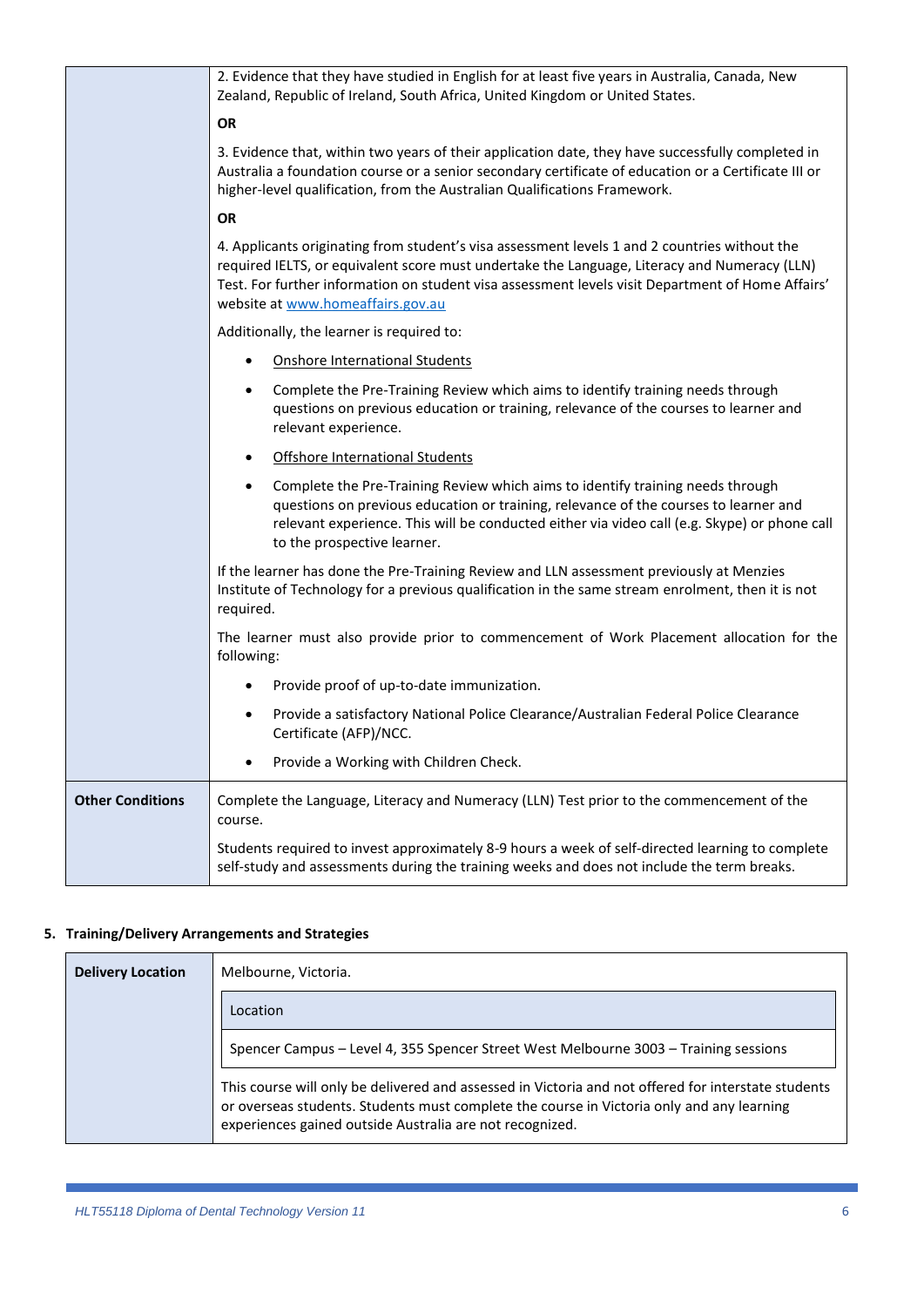| <b>Delivery Mode</b>                                                | Classroom Blended including classroom sessions, self-study, and theory assessments at home and<br>simulated workplace environment.<br>***Note: During any COVID-19 restrictions as set out by the Government, all the training sessions<br>would be conducted online through CANVAS Leaning Management System for the theoretical<br>sessions. Practical and simulation sessions allocation will depend on the COVID-19 restrictions<br>set.                                                                                                                                                                                                                                                                                                                                                                   |
|---------------------------------------------------------------------|----------------------------------------------------------------------------------------------------------------------------------------------------------------------------------------------------------------------------------------------------------------------------------------------------------------------------------------------------------------------------------------------------------------------------------------------------------------------------------------------------------------------------------------------------------------------------------------------------------------------------------------------------------------------------------------------------------------------------------------------------------------------------------------------------------------|
| <b>Training support</b><br>after the classroom<br>training sessions | Training support is provided following the training session.<br>Learners may make individual appointments for training support if required with their<br>Trainer/Assessor.<br>Training support can be provided via face-to-face, phone, Skype, or email.                                                                                                                                                                                                                                                                                                                                                                                                                                                                                                                                                       |
| <b>Individual Learning</b><br>& Reflection/Self-<br>paced           | All the students receive online access to CANVAS Learning Management System where all Learner<br>Guides, PowerPoint and additional resources will be available.<br>Trainers/Assessors will provide quizzes to the students to complete in their own time and discuss<br>the quizzes in the next session/s. Please refer to the Session Plan of each unit of competency for<br>the further information and provision of these quizzes.<br>Completion of Individual Learning and Reflection/Self-Paced learning hours are not monitored by<br>the Trainers/Assessors and form part of "unsupervised hours". Trainers will ask students<br>questions related to their Individual Learning after each week's class session to ensure and verify<br>that students have gained the knowledge related to the quizzes. |
| <b>Assessments</b>                                                  | There will be Assessment Tasks that required to be complete outside of the classroom<br>environment and in students' own time. For example, assignments or case studies requiring<br>student's further input in their own time. These details will be outlined in each individual<br>Assessment Task Information for Students and Assessment Task Information for Assessors.                                                                                                                                                                                                                                                                                                                                                                                                                                   |

#### <span id="page-6-0"></span>**6. Course Duration**

| <b>Course Duration</b> | Full time: over a period of 95 weeks:                                                                                                                                                                                                                                                                                                                                                        |  |  |  |  |
|------------------------|----------------------------------------------------------------------------------------------------------------------------------------------------------------------------------------------------------------------------------------------------------------------------------------------------------------------------------------------------------------------------------------------|--|--|--|--|
|                        | 95 weeks of delivery is inclusive of 22 weeks holiday breaks.                                                                                                                                                                                                                                                                                                                                |  |  |  |  |
|                        | Supervised Classroom Sessions of 20 hours per week on campus.                                                                                                                                                                                                                                                                                                                                |  |  |  |  |
|                        | Additional Training Support hours including any learning assistance provided to students<br>after the classroom sessions or on additional request by learners outside of supervised<br>classroom session hours either via face-to-face or phone, skype or email to support<br>learners to undertake their individual self-learning activities and assessments outside of<br>classroom hours. |  |  |  |  |
|                        | Completion of Individual Learning and Reflection/Self-Paced learning hours are not<br>monitored by the Trainers/Assessors and form part of "unsupervised hours". Trainers will<br>ask students questions related to their Individual Learning after each week's class session<br>to ensure and verify that students have gained the knowledge related to the quizzes.                        |  |  |  |  |
|                        | <b>***Note:</b> No classes on public holidays.                                                                                                                                                                                                                                                                                                                                               |  |  |  |  |
|                        | Refer to the Delivery Structure and Delivery Hours table below for the breakdown of delivery<br>hours.                                                                                                                                                                                                                                                                                       |  |  |  |  |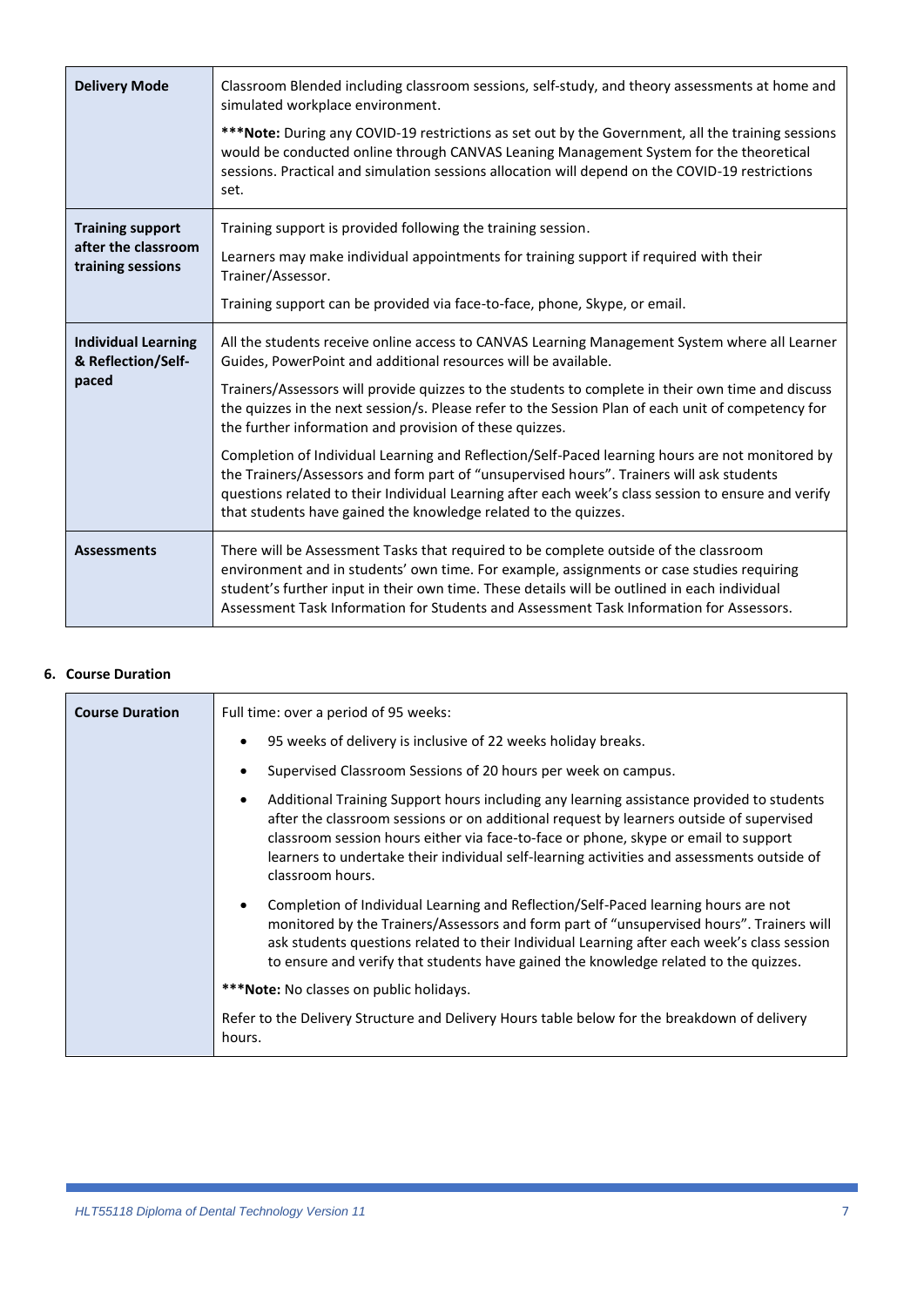#### <span id="page-7-0"></span>**7. Delivery Details/Strategies**

| <b>Delivery Methods</b>       | The range of delivery methods may include, but not limited to the following:                                                                                                                                         |  |  |  |  |
|-------------------------------|----------------------------------------------------------------------------------------------------------------------------------------------------------------------------------------------------------------------|--|--|--|--|
|                               | lectures/instructions.<br>$\bullet$                                                                                                                                                                                  |  |  |  |  |
|                               | pre-reading.                                                                                                                                                                                                         |  |  |  |  |
|                               | work placement observation and guidance.                                                                                                                                                                             |  |  |  |  |
|                               | workplace simulated practical demonstration and activities.                                                                                                                                                          |  |  |  |  |
|                               | demonstrations and modelling.                                                                                                                                                                                        |  |  |  |  |
|                               | practice opportunities.                                                                                                                                                                                              |  |  |  |  |
|                               | brainstorming activities.                                                                                                                                                                                            |  |  |  |  |
|                               | group discussions.                                                                                                                                                                                                   |  |  |  |  |
| <b>Delivery Structure</b>     | Delivery structure is comprised of classroom training sessions, structured learning such as training<br>support, learning activities, self-paced (to allow the learners to absorb and reflect on their<br>learning). |  |  |  |  |
|                               | The unit of competency will be delivered and assessed as stand-alone units.                                                                                                                                          |  |  |  |  |
| <b>Units of</b><br>Competency | All units to be delivered and assessed are listed in the Training and Delivery Structure.                                                                                                                            |  |  |  |  |

#### <span id="page-7-1"></span>**8. Assessment Details and Arrangements**

The assessment details and arrangements explain the assessment strategies to be employed. For further information on protocols and policies on assessments and re-assessments, please refer to the MITP13 Assessment and Reassessment Policy and Procedure.

| <b>Assessments</b> | Theory Assessment Tasks will be completed by the students outside the Menzies Campus and on<br>the student's own time as unsupervised hours. All Simulated Practical assessment tasks will be<br>conducted and completed on Menzies Campus at Menzies Aged Care Laboratories as supervised<br>hours. |  |  |  |  |
|--------------------|------------------------------------------------------------------------------------------------------------------------------------------------------------------------------------------------------------------------------------------------------------------------------------------------------|--|--|--|--|
|                    | Work Placement Assessments are completed by the student during their allocated Work<br>Placement Hours which are supervised hours.                                                                                                                                                                   |  |  |  |  |
|                    | ***Note: Please refer the individual Assessment task for the further information.                                                                                                                                                                                                                    |  |  |  |  |
|                    | Assessments will address:                                                                                                                                                                                                                                                                            |  |  |  |  |
|                    | Application of the Unit statement.                                                                                                                                                                                                                                                                   |  |  |  |  |
|                    | Elements.                                                                                                                                                                                                                                                                                            |  |  |  |  |
|                    | Performance Criteria.                                                                                                                                                                                                                                                                                |  |  |  |  |
|                    | Performance Evidence.                                                                                                                                                                                                                                                                                |  |  |  |  |
|                    | Assessment Conditions.                                                                                                                                                                                                                                                                               |  |  |  |  |
|                    | Knowledge Evidence.<br>٠                                                                                                                                                                                                                                                                             |  |  |  |  |
|                    | <b>Foundation Skills.</b>                                                                                                                                                                                                                                                                            |  |  |  |  |
|                    | Dimensions of competency.<br>$\bullet$                                                                                                                                                                                                                                                               |  |  |  |  |
|                    | Where a learner's work is assessed to be 'not satisfactory', he or she will be provided with<br>additional support, coaching, or tutoring and the opportunity to re-submit the work.                                                                                                                 |  |  |  |  |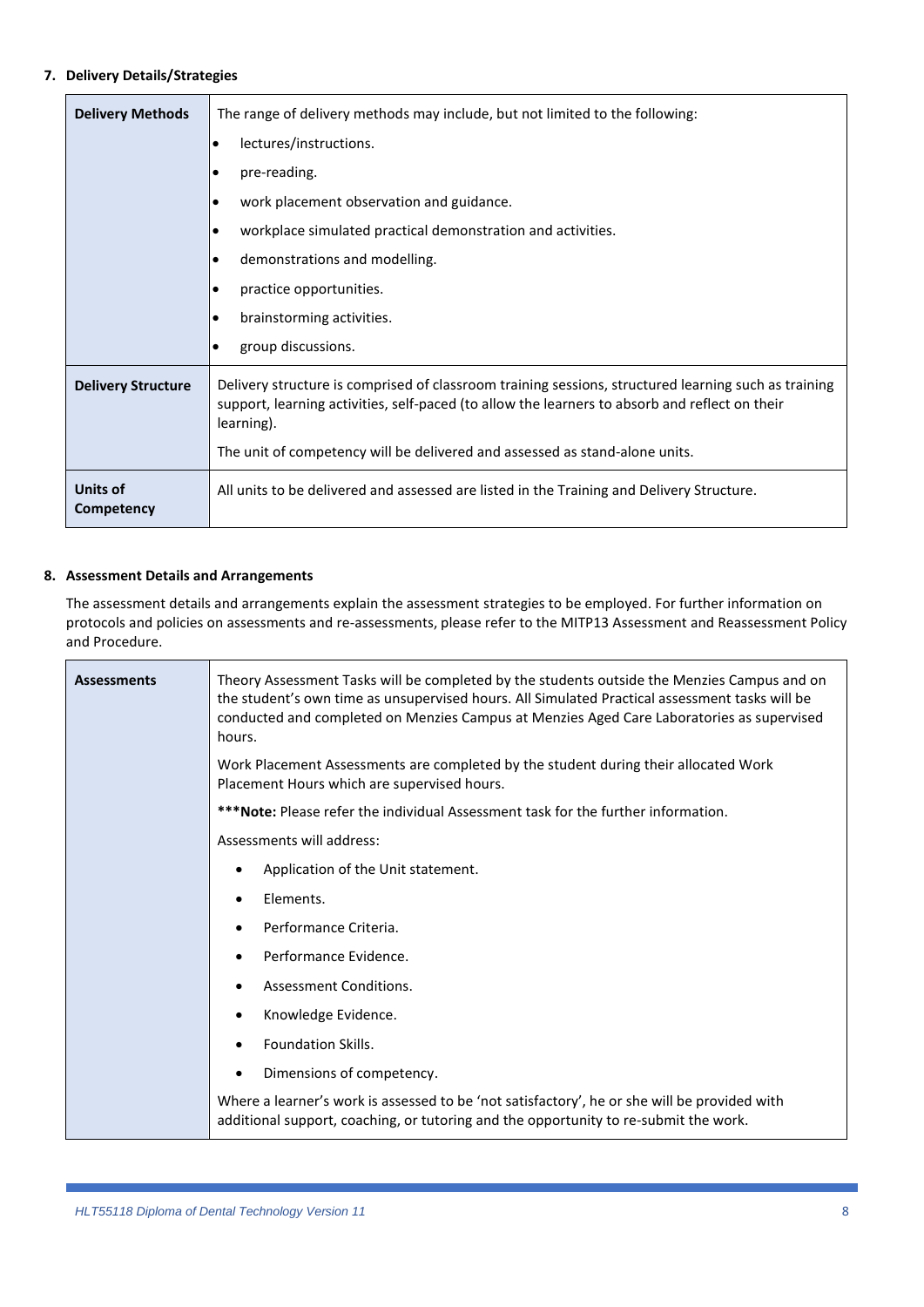|                                                             | Specific assessment conditions relevant to each unit are detailed in the assessment tools for a unit<br>of competency.                                                                                                                                                                                                                                                              |
|-------------------------------------------------------------|-------------------------------------------------------------------------------------------------------------------------------------------------------------------------------------------------------------------------------------------------------------------------------------------------------------------------------------------------------------------------------------|
|                                                             | Learners are provided with assessment materials and instructions as to how the assessment will<br>be conducted and by whom.                                                                                                                                                                                                                                                         |
|                                                             | Assessors have flexibility (according to the requirements of the Training Package, including the<br>Performance Evidence and Assessment Conditions for each unit of competency) to accept other<br>forms of evidence from individual learners.                                                                                                                                      |
|                                                             | All assessment will be conducted in accordance with the Training Package requirements,<br>Principles of Assessment and Rules of Evidence (https://www.asqa.gov.au/standards/about-<br>standards-rtos-2015/standard-one/clauses-1.8-1.12)                                                                                                                                            |
|                                                             | Assessment methods to be used for each unit of competency are outlined in the Training and<br>Assessment Delivery Matrix below.                                                                                                                                                                                                                                                     |
| <b>Establish the</b><br><b>Assessment</b><br><b>Context</b> | The assessor establishes the context and purpose of the assessment by identifying the relevant<br>competency standards, assessment guidelines and identifies the training and assessment<br>materials that have been developed to facilitate the learning and assessment process. It is,<br>therefore, important to establish some of the most common assessment contexts, such as: |
|                                                             | The environment in which the assessment will be carried out, including real or simulated<br>work and Work Health and Safety (WHS) issues                                                                                                                                                                                                                                            |
|                                                             | Opportunities for gathering evidence in several situations                                                                                                                                                                                                                                                                                                                          |
|                                                             | The purpose of assessment                                                                                                                                                                                                                                                                                                                                                           |
|                                                             | Who carries out assessment                                                                                                                                                                                                                                                                                                                                                          |
|                                                             | The period during which the assessment takes place                                                                                                                                                                                                                                                                                                                                  |
|                                                             | Apportioned costs or fees (if applicable)                                                                                                                                                                                                                                                                                                                                           |
|                                                             | Ensuring that regardless of location or modality, the assessment would be consistent                                                                                                                                                                                                                                                                                                |
| <b>Submission of</b><br><b>Assessments and</b>              | Schedule of submission of assessments are usually indicated on the timetables. Adjustments can<br>be made on discretion of the trainer/assessor.                                                                                                                                                                                                                                    |
| <b>Feedback</b>                                             | Learner may submit their assessments by hand to the trainer/assessor or by email.                                                                                                                                                                                                                                                                                                   |
|                                                             | Completed and submitted work will be assessed within fifteen (15) working days from the date of<br>submission.                                                                                                                                                                                                                                                                      |
|                                                             | Written feedback is provided to the learner as soon as practicable.                                                                                                                                                                                                                                                                                                                 |
| <b>Marking and</b>                                          | The Trainer/Assessor must:                                                                                                                                                                                                                                                                                                                                                          |
| <b>Recording of</b><br><b>Assessments</b>                   | Record the assessment outcomes for each completed assessment task and mark either<br>'Satisfactory' or 'Not Satisfactory'.                                                                                                                                                                                                                                                          |
|                                                             | On completion of all assessment tasks, the overall assessment decision is to be recorded as<br>$\bullet$<br>either 'Competent' or 'Not Yet Competent'.                                                                                                                                                                                                                              |
|                                                             | Submit evidence of student's assessments and outcome records on a Unit Competency<br>File.                                                                                                                                                                                                                                                                                          |
|                                                             | The Student Administration Department must:                                                                                                                                                                                                                                                                                                                                         |
|                                                             | Record the results into the Student Management System (Wisenet).                                                                                                                                                                                                                                                                                                                    |
|                                                             | File the original assessments into the Unit Competency File.                                                                                                                                                                                                                                                                                                                        |
|                                                             | Store in the designated secure and locked location of the Unit Competency File for<br>evidence keeping.                                                                                                                                                                                                                                                                             |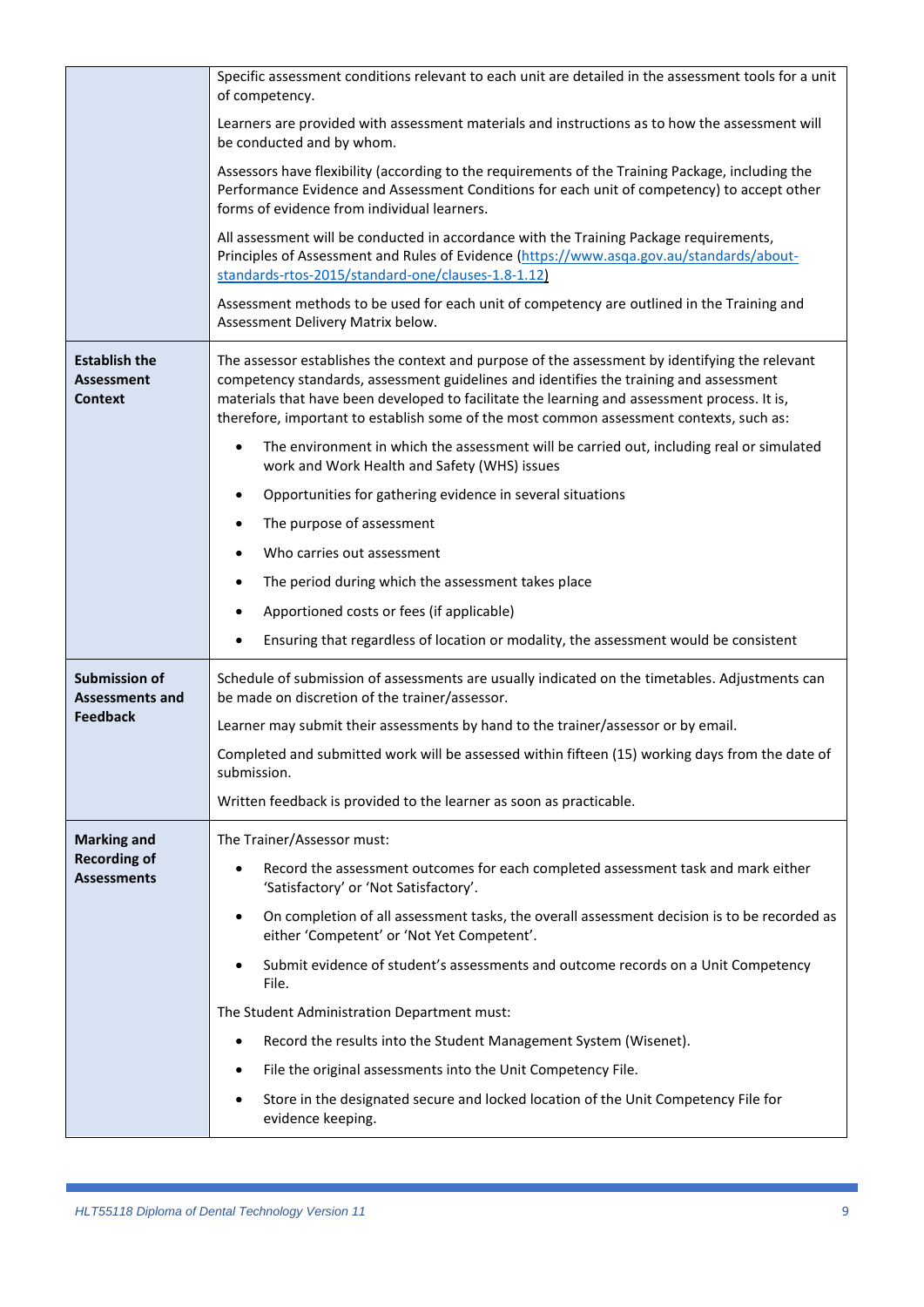#### <span id="page-9-0"></span>**9. Assessment Requirements**

| <b>Requirements for</b><br>assessments | The assessment pack for each unit of competency specifies the method of assessment to be<br>undertaken by the learner.                                                                                                   |  |  |  |  |  |  |  |  |  |
|----------------------------------------|--------------------------------------------------------------------------------------------------------------------------------------------------------------------------------------------------------------------------|--|--|--|--|--|--|--|--|--|
|                                        | Assessment Instructions for each assessment task and activities are clear such as what to expect,<br>when, how, where, etc.                                                                                              |  |  |  |  |  |  |  |  |  |
|                                        | Templates are provided, if required, with each skill test/assessment task.                                                                                                                                               |  |  |  |  |  |  |  |  |  |
|                                        | Performance criteria is provided to each skill test/assessment task but not directly copied from<br>TGA.                                                                                                                 |  |  |  |  |  |  |  |  |  |
|                                        | Benchmarks are set, detailed, and clearly set out on the assessor resources (marking guide consist<br>of all expected accurate or variable response that is 'nearly', ' closely' or 'exactly' expected for the<br>task). |  |  |  |  |  |  |  |  |  |
|                                        | Evidence requirements in the marking guide are measurable.                                                                                                                                                               |  |  |  |  |  |  |  |  |  |
|                                        | The instructions provided to the learner ensure that the learner cannot misinterpret the<br>requirements and provide alternative evidence.                                                                               |  |  |  |  |  |  |  |  |  |
|                                        | The assessments are mapped against the unit requirements for the units in the qualification and<br>are indicated in the mapping document of each unit.                                                                   |  |  |  |  |  |  |  |  |  |
|                                        | Assessment Conditions are specified in the assessment tasks.                                                                                                                                                             |  |  |  |  |  |  |  |  |  |
|                                        | Foundation skills are addressed and mapped adequately in the mapping document.                                                                                                                                           |  |  |  |  |  |  |  |  |  |
|                                        | Trainer/Assessor's feedback are recorded to inform learners on the outcomes of each assessment<br>they undertake.                                                                                                        |  |  |  |  |  |  |  |  |  |
|                                        | Cumulative assessment records are kept for the purpose of monitoring learner progression.                                                                                                                                |  |  |  |  |  |  |  |  |  |
| <b>Assessment Tools</b>                | RTO has assessment tools developed for each unit of competency. An assessment tool includes<br>the following components:                                                                                                 |  |  |  |  |  |  |  |  |  |
|                                        | Assessment type and assessment task description.                                                                                                                                                                         |  |  |  |  |  |  |  |  |  |
|                                        | The context and conditions for the assessment.                                                                                                                                                                           |  |  |  |  |  |  |  |  |  |
|                                        | Resubmissions and reattempts.                                                                                                                                                                                            |  |  |  |  |  |  |  |  |  |
|                                        | Location (where assessment is conducted).                                                                                                                                                                                |  |  |  |  |  |  |  |  |  |
|                                        | Assessment appeals.                                                                                                                                                                                                      |  |  |  |  |  |  |  |  |  |
|                                        | Information regarding how trainers/assessors will assess the work.<br>٠                                                                                                                                                  |  |  |  |  |  |  |  |  |  |
|                                        | An outline of the evidence to be gathered from the candidate and the evidence criteria<br>$\bullet$<br>used to judge the quality of performance (i.e. the assessment decision-making rules).                             |  |  |  |  |  |  |  |  |  |
|                                        | The relevant administration, recording and reporting requirements.                                                                                                                                                       |  |  |  |  |  |  |  |  |  |
|                                        | Refer to the Assessment Methods Matrix below that indicates the available assessment tools for<br>this qualification.                                                                                                    |  |  |  |  |  |  |  |  |  |

#### **10. Assessment Methods Matrix**

<span id="page-9-1"></span>

| <b>Unit Code</b><br><b>Unit Name</b> | <b>Test</b> | Written Simulated<br><b>Tasks</b> | Assignment | <b>Workplace</b><br><b>Task</b> | <b>Project</b> | Online<br><b>Test</b> |
|--------------------------------------|-------------|-----------------------------------|------------|---------------------------------|----------------|-----------------------|
|--------------------------------------|-------------|-----------------------------------|------------|---------------------------------|----------------|-----------------------|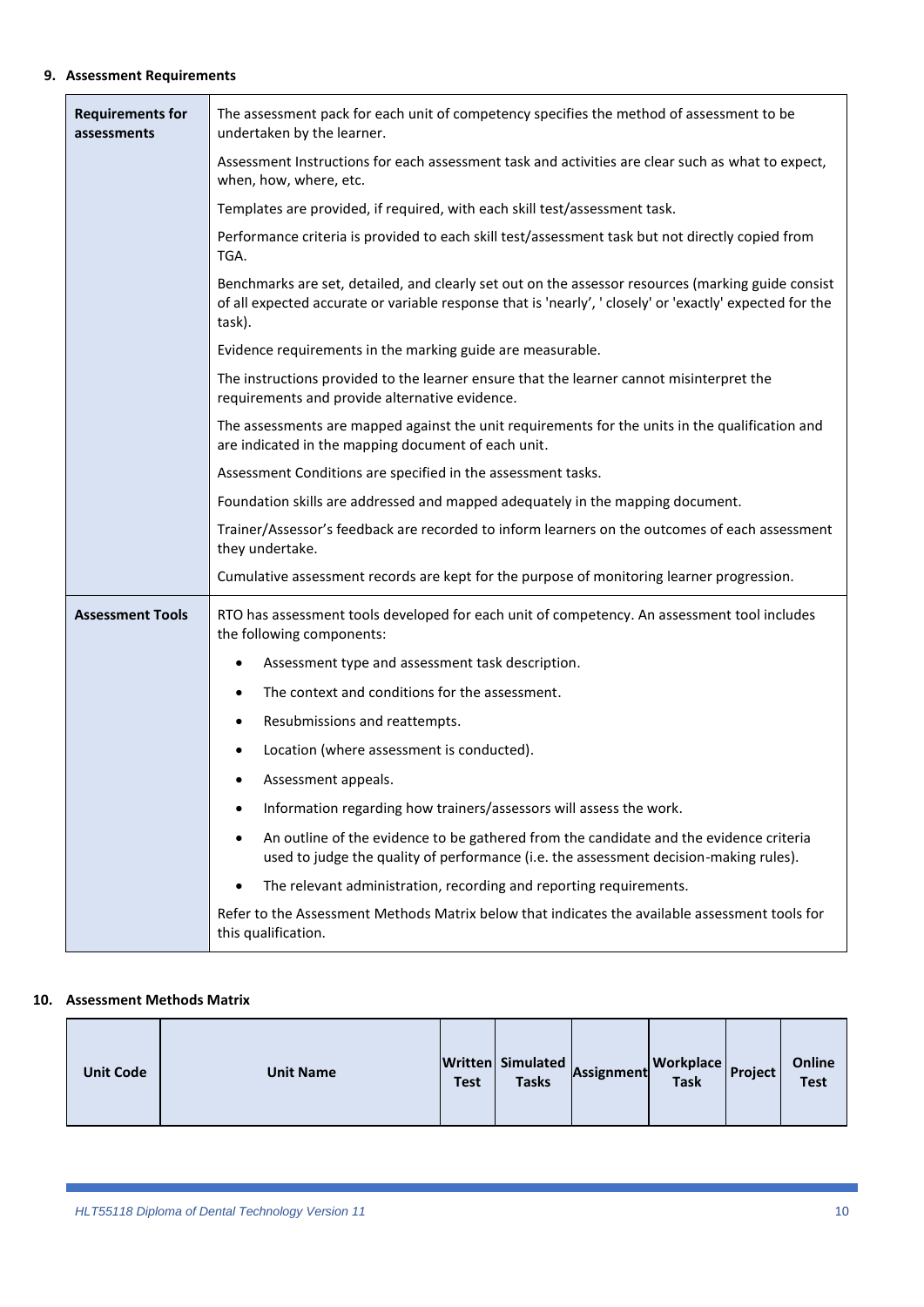| CHCCOM005 | Communicate and work in health or<br>community services                 | x | x | x |   |   |   |
|-----------|-------------------------------------------------------------------------|---|---|---|---|---|---|
| CHCDIV001 | Work with diverse people                                                | x | x |   |   | x |   |
| BSBADM311 | Maintain business resources                                             | x |   |   |   | x |   |
| BSBCUS301 | Deliver and monitor a service to customers                              | X |   |   |   | x |   |
| BSBRKG403 | Set up a business or records system for a<br>small business             | x |   |   |   | x |   |
| HLTAID003 | Provide first aid                                                       | x | x |   |   |   |   |
| HLTINF001 | Comply with infection prevention and<br>control policies and procedures | x | x |   | x |   | x |
| HLTWHS002 | Follow safe work practices for direct client care                       | x |   | x | x |   |   |
| HLTWHS003 | Maintain work health and safety                                         | x |   | x | x |   |   |
| HLTDET001 | Construct models                                                        | x | x | x |   |   |   |
| HLTDET002 | Construct custom impression trays                                       | x | x | x |   |   |   |
| HLTDET005 | Construct thermoformed bases and<br>appliances                          | x | x | x |   |   |   |
| HLTDET003 | Construct registration rims                                             | x | x | x |   |   |   |
| HLTDET004 | Articulate models and transfer records                                  | x | x | x |   |   |   |
| HLTDET013 | Construct oral splints                                                  | x | x | x |   |   |   |
| HLTDET012 | Construct orthodontic appliances                                        | x | x | x |   |   |   |
| HLTDET007 | Construct removable acrylic partial<br>dentures                         | x | x | x |   |   |   |
| HLTDET014 | Repair and modify dentures and appliances                               | x | x | x |   |   |   |
| HLTDET015 | Construct complete removable acrylic<br>dentures and appliances         | x | x | x |   |   |   |
| HLTDET006 | Construct immediate dentures                                            | x | X | X |   |   |   |
| HLTDET008 | Construct cast alloy removable partial<br>denture framework             | x | x | x |   |   |   |
| HLTDET010 | Join alloy structures                                                   | x | x | x |   |   |   |
| HLTDET009 | Construct crown and bridge structures                                   | x | x | x |   |   |   |
| HLTDET011 | Construct ceramic and fixed restorations                                | x | x |   |   |   |   |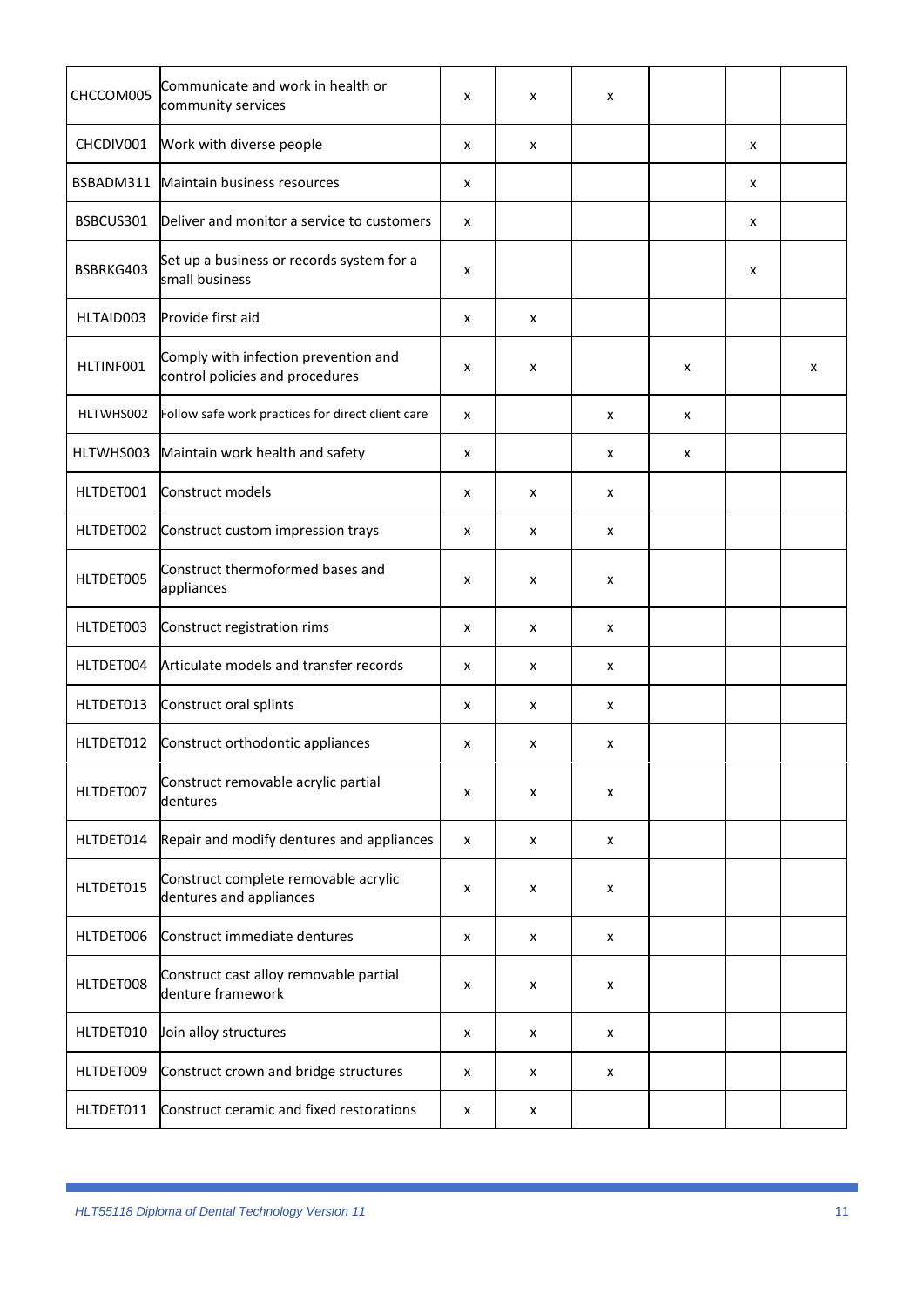#### **11. Assessment Feedback**

<span id="page-11-0"></span>

| Assessment<br><b>Feedback</b> | Feedback and input from learners and other stakeholders will be sought, analysed and acted<br>upon, where necessary, on a regular basis. Information gained will form part of any review of<br>materials and during the validation processes. |  |  |  |  |  |  |  |  |
|-------------------------------|-----------------------------------------------------------------------------------------------------------------------------------------------------------------------------------------------------------------------------------------------|--|--|--|--|--|--|--|--|
|                               | Feedback will be sought through the following process:                                                                                                                                                                                        |  |  |  |  |  |  |  |  |
|                               | <b>Feedback from learners:</b><br>$\bullet$                                                                                                                                                                                                   |  |  |  |  |  |  |  |  |
|                               | To assist with continuous improvement processes, learners are given opportunities to<br>$\circ$<br>provide feedback during the course of their study and at the end of the course.                                                            |  |  |  |  |  |  |  |  |
|                               | They are also given a satisfaction survey at the completion of the course.<br>$\circ$                                                                                                                                                         |  |  |  |  |  |  |  |  |
|                               | <b>Trainer feedback and comments:</b><br>$\bullet$                                                                                                                                                                                            |  |  |  |  |  |  |  |  |
|                               | Feedback from trainers/assessor are formally sought during the scheduled validation<br>$\circ$<br>activities.                                                                                                                                 |  |  |  |  |  |  |  |  |

#### **12. Complaints and Appeals**

<span id="page-11-1"></span>

| <b>Complaints and</b> | <b>Complaints:</b>                                                                                                                                                                                                                                                                                                                                                                                                                                                        |  |  |  |  |  |  |  |
|-----------------------|---------------------------------------------------------------------------------------------------------------------------------------------------------------------------------------------------------------------------------------------------------------------------------------------------------------------------------------------------------------------------------------------------------------------------------------------------------------------------|--|--|--|--|--|--|--|
| <b>Appeals</b>        | Learners are informed of RTO's Complaints and Appeals Policies via the RTO's website.                                                                                                                                                                                                                                                                                                                                                                                     |  |  |  |  |  |  |  |
|                       | If a learner has a complaint, they are encouraged to speak immediately with the trainer to<br>$\bullet$<br>resolve the issue. If the learner is not satisfied and the issue has not been resolved, the<br>learner will be asked to complete a Complaint/Appeal Form available from either the<br>trainer or administration staff for referral to the compliance manager who will then<br>investigate the complaint and advise the complainant of the outcome, in writing. |  |  |  |  |  |  |  |
|                       | Refer to the following documents for further details of Complaints:                                                                                                                                                                                                                                                                                                                                                                                                       |  |  |  |  |  |  |  |
|                       | MITP07 Complaints and Appeals policy and procedure.                                                                                                                                                                                                                                                                                                                                                                                                                       |  |  |  |  |  |  |  |
|                       | MFS04 Complaints and Appeals Form.                                                                                                                                                                                                                                                                                                                                                                                                                                        |  |  |  |  |  |  |  |
|                       | <b>Assessment decision appeal</b>                                                                                                                                                                                                                                                                                                                                                                                                                                         |  |  |  |  |  |  |  |
|                       | If a Learner was assessed as 'Not Yet Competent' in any performance criteria, they are to<br>$\bullet$<br>be provided the opportunity for reassessment. A time for re-assessment is to be set at a<br>mutually agreeable time.                                                                                                                                                                                                                                            |  |  |  |  |  |  |  |
|                       | The learner is granted two attempts to complete each task satisfactorily without any cost<br>$\bullet$<br>to the learner. If deemed 'Not Yet Competent' after the second attempt, the learner will<br>be required to do further training before reattempting the unit.                                                                                                                                                                                                    |  |  |  |  |  |  |  |
|                       | Fees may apply if learners is to repeat the unit or further re-assessment required. Please<br>$\bullet$<br>refer to MITP13 Assessment and Reassessment Policy and Procedure.                                                                                                                                                                                                                                                                                              |  |  |  |  |  |  |  |
|                       | In the event that a learner is again assessed 'Not Yet Competent' and if a learner believes<br>$\bullet$<br>that they have not received a fair and accurate assessment of the unit requirements then<br>they should follow the appeals procedure.                                                                                                                                                                                                                         |  |  |  |  |  |  |  |
|                       | For more information, please refer to Complaints and Appeal Policy and Procedure.                                                                                                                                                                                                                                                                                                                                                                                         |  |  |  |  |  |  |  |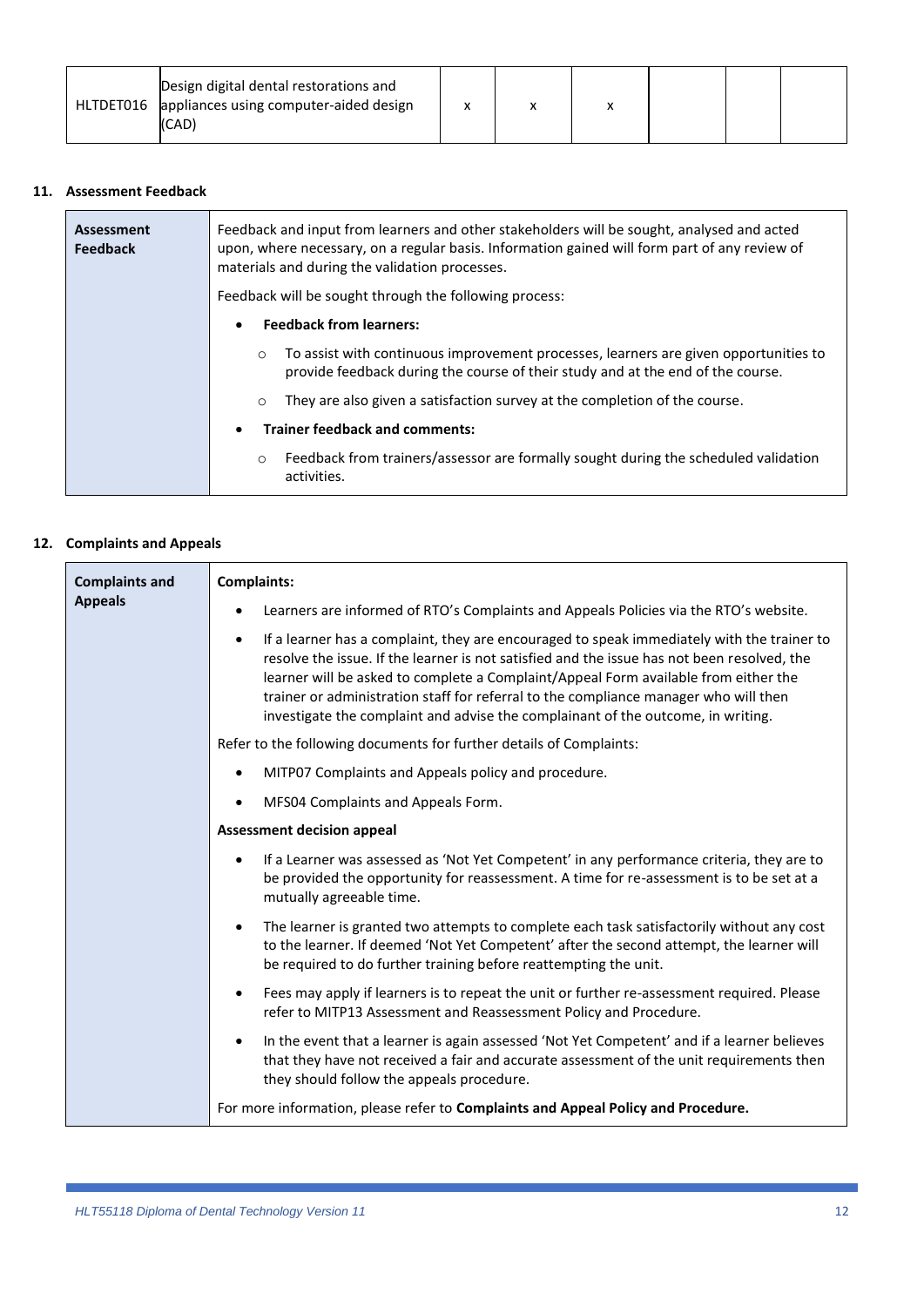#### **13. Monitoring Attendance and Course Progress**

<span id="page-12-0"></span>

| <b>Course Completion</b><br>and monitoring<br>course progress | Course attendance and progress is monitored in order to assist learners to achieve successful<br>completion and course outcomes by:                                                                                                                                                                                    |  |  |  |  |  |  |
|---------------------------------------------------------------|------------------------------------------------------------------------------------------------------------------------------------------------------------------------------------------------------------------------------------------------------------------------------------------------------------------------|--|--|--|--|--|--|
|                                                               | early detection of learners whose course progress is less than satisfactory and who may<br>need appropriate learning support, resource, and assistance.                                                                                                                                                                |  |  |  |  |  |  |
|                                                               | identifying and excluding learners who continue to make unsatisfactory progress including<br>$\bullet$<br>the strategy for early exit from a qualification.                                                                                                                                                            |  |  |  |  |  |  |
|                                                               | contacting (by phone or email) those learners with poor attendance and have not<br>$\bullet$<br>contacted their trainer to discuss any difficulties which may be impacting their ability to<br>participate in the course and on how the RTO can provide reasonable support that may be<br>relevant to their situation. |  |  |  |  |  |  |
|                                                               | For more information, refer to the MITP01 Vocational Attendance Recording, Monitoring and<br>Reporting Policy and Procedure and MITP02 Vocational Course Progress Recording, Monitoring<br>and Reporting Policy and Procedure for further information.                                                                 |  |  |  |  |  |  |

#### **14. Performance and knowledge evidence**

<span id="page-12-1"></span>

| Performance and<br>Knowledge<br>Evidence | During the course, trainers and assessors will use a variety of methods to gather evidence of<br>performance and knowledge including:<br>Direct:<br>٠                                                                                                                        |  |  |  |  |  |
|------------------------------------------|------------------------------------------------------------------------------------------------------------------------------------------------------------------------------------------------------------------------------------------------------------------------------|--|--|--|--|--|
|                                          | This involves the assessor directly observing the learner performing the tasks which facilitate a<br>decision of 'satisfactory' and 'not yet satisfactory' until all assessments for the unit have been<br>completed and then it becomes 'Competent' or 'Not Yet Competent'. |  |  |  |  |  |
|                                          | Indirect:<br>$\bullet$                                                                                                                                                                                                                                                       |  |  |  |  |  |
|                                          | This involves evidence which supports the learner being able to complete a task. For example:                                                                                                                                                                                |  |  |  |  |  |
|                                          | a written assessment piece responding to specific knowledge questions.<br>$\circ$                                                                                                                                                                                            |  |  |  |  |  |
|                                          | any documentation prepared as part of this training program.<br>$\circ$                                                                                                                                                                                                      |  |  |  |  |  |

#### **15. Training and Delivery Structure**

#### <span id="page-12-2"></span>**Total Volume of Learning Hours = Supervised Training and Assessments Hours + Unsupervised Hours**

#### • **Supervised Training and Assessment Hours explanation**:

| <b>Title</b>                                                                                                      | <b>Explanation</b>                                                                                                                                                                                                   |
|-------------------------------------------------------------------------------------------------------------------|----------------------------------------------------------------------------------------------------------------------------------------------------------------------------------------------------------------------|
| Supervised Classroom Learning<br>and Training Hours                                                               | The number of hours with Trainer supervision and delivery of learning content (i.e.<br>lectures, discussions, reflection). Please refer to Session Plan of each unit of competency<br>for breakdown of the sessions. |
| Supervised Simulation Practical<br>Demonstration and Simulation<br><b>Practical Assessment Hours on</b><br>Campus | The number of hours with Trainer/Facilitator supervision for simulation practical<br>demonstrations and assessments. Please refer to Session Plan of each unit of competency<br>for breakdown of the sessions.       |
| Work Placement Hours and<br>Work Placement Assessment<br>Hours                                                    | The number of hours completed during Work Placement Experience which includes hours<br>for assessments completion.                                                                                                   |

#### • **Unsupervised Hours explanation**: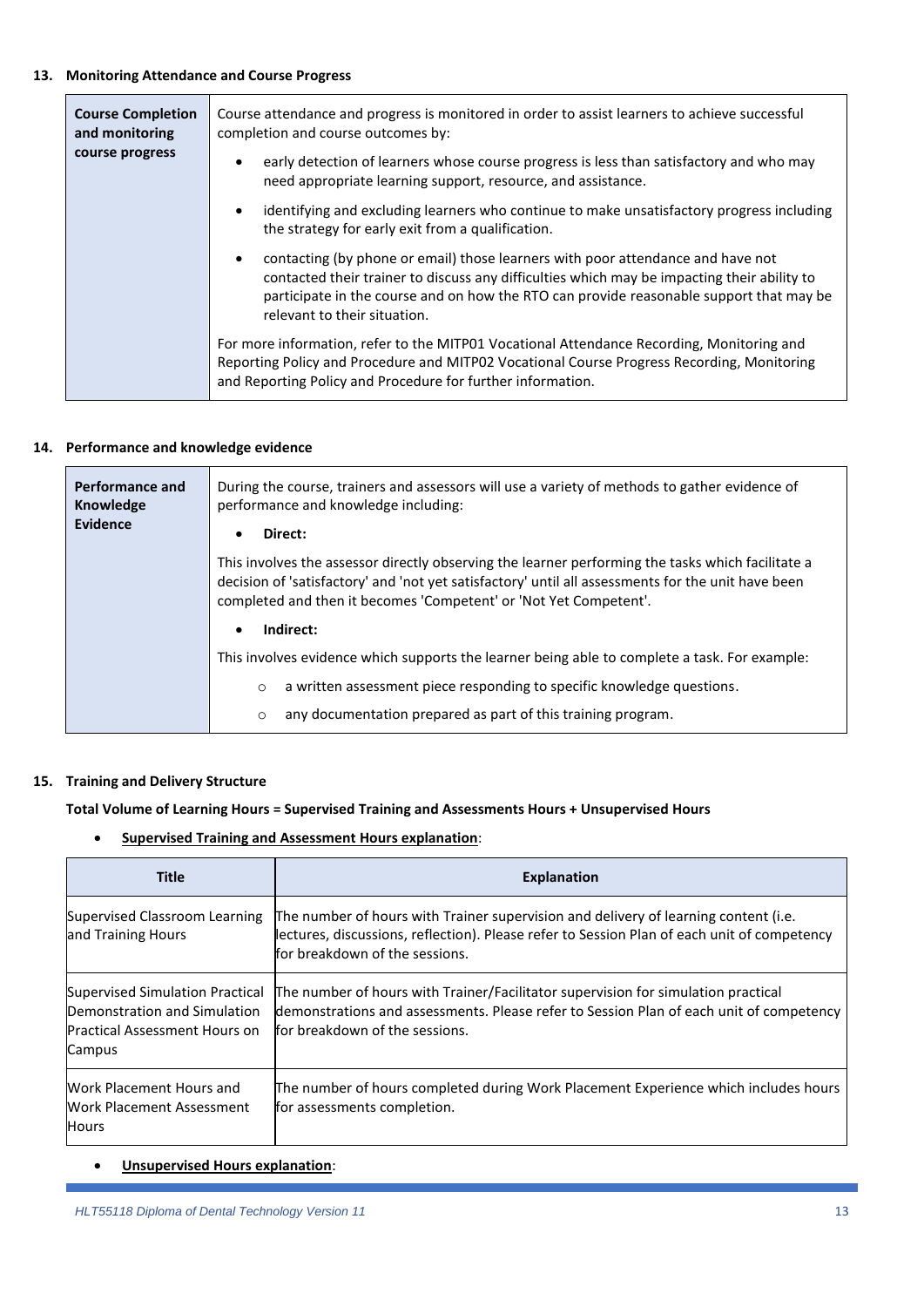| <b>Title</b>                                                                                      | <b>Explanation</b>                                                                                                                                |  |  |  |  |  |  |
|---------------------------------------------------------------------------------------------------|---------------------------------------------------------------------------------------------------------------------------------------------------|--|--|--|--|--|--|
| Individual Learning &<br>Reflection/Self-paced Hours<br>outside of Classroom/Campus               | Students to complete additional learning activities and quizzes outside of the formal<br>training hours to build on their learning and knowledge. |  |  |  |  |  |  |
| Theory Assessments hours<br>completed outside of classroom own time.<br>and on student's own time | Students to complete all theoretical assessments outside of classroom hours and on their                                                          |  |  |  |  |  |  |

#### **Training and Delivery Structure:**

|                                                                    |                  |                                                                               |                       | <b>SUPERVISED HOURS</b><br>(AMOUNT OF TRAINING) |                                                                                                     |                                                              |                               | <b>UNSUPERVISED</b><br><b>HOURS</b>                                              |                                                                                      |                                 |                                                                                                     |  |
|--------------------------------------------------------------------|------------------|-------------------------------------------------------------------------------|-----------------------|-------------------------------------------------|-----------------------------------------------------------------------------------------------------|--------------------------------------------------------------|-------------------------------|----------------------------------------------------------------------------------|--------------------------------------------------------------------------------------|---------------------------------|-----------------------------------------------------------------------------------------------------|--|
| Phase                                                              | <b>Unit Code</b> | <b>Unit Name</b>                                                              | Core (C) Elective (E) | Supervised Classroom Training Hours             | Demonstration and Simulation Practical<br>Supervised Simulation Practica<br><b>Assessment Hours</b> | Work Placement and Work Placement<br><b>Assessment Hours</b> | <b>TOTAL SUPERVISED HOURS</b> | Individual Learning & Reflection/Self-paced<br>Hours outside of Classroom/Campus | Theory Assessments hours completed outside<br>of classroom and on student's own time | <b>TOTAL UNSUPERVISED HOURS</b> | HOURS + WORK PLACEMENT HOURS + UNSUPERVISED<br>TOTAL VOLUME OF LEARNING HOURS = SUPERVISED<br>HOURS |  |
| Introduction<br>to working in<br>dental<br>industry                | CHCCOM005        | Communicate and<br>work in health or<br>community services                    | $\mathsf{C}$          | 12                                              | 8                                                                                                   |                                                              | 20                            | $\overline{2}$                                                                   | 2                                                                                    | $\overline{4}$                  | 24                                                                                                  |  |
|                                                                    | CHCDIV001        | Work with diverse<br>people                                                   | $\mathsf{C}$          | 20                                              | $\mathbf 0$                                                                                         |                                                              | 20                            | $\overline{2}$                                                                   | 2                                                                                    | 4                               | 24                                                                                                  |  |
| <b>Building soft</b>                                               | BSBADM311        | Maintain business<br>resources                                                | E                     | 8                                               | 12                                                                                                  |                                                              | 20                            | $\overline{2}$                                                                   | 2                                                                                    | $\overline{4}$                  | 24                                                                                                  |  |
| skills in<br>communicati<br>on,<br>management<br>and<br>resourcing | BSBCUS301        | Deliver and monitor<br>a service to<br>customers                              | E                     | 8                                               | 12                                                                                                  |                                                              | 20                            | 2                                                                                | 2                                                                                    | 4                               | 24                                                                                                  |  |
|                                                                    | BSBRKG403        | Set up a business or<br>records system for a<br>small business                | Ε                     | 8                                               | 12                                                                                                  |                                                              | 20                            | 2                                                                                | 2                                                                                    | 4                               | 24                                                                                                  |  |
|                                                                    | HLTAID003        | Provide first aid                                                             | $\mathsf C$           | 10                                              | 10                                                                                                  |                                                              | 20                            | $\overline{2}$                                                                   | $\overline{2}$                                                                       | $\overline{4}$                  | 24                                                                                                  |  |
| Working<br>safely and<br>infection<br>control                      | HLTINF001        | Comply with<br>infection prevention<br>and control policies<br>and procedures | $\mathsf{C}$          | 28                                              | 12                                                                                                  | $\overline{2}$                                               | 40                            | $\overline{4}$                                                                   | $\overline{4}$                                                                       | $\,8\,$                         | 48                                                                                                  |  |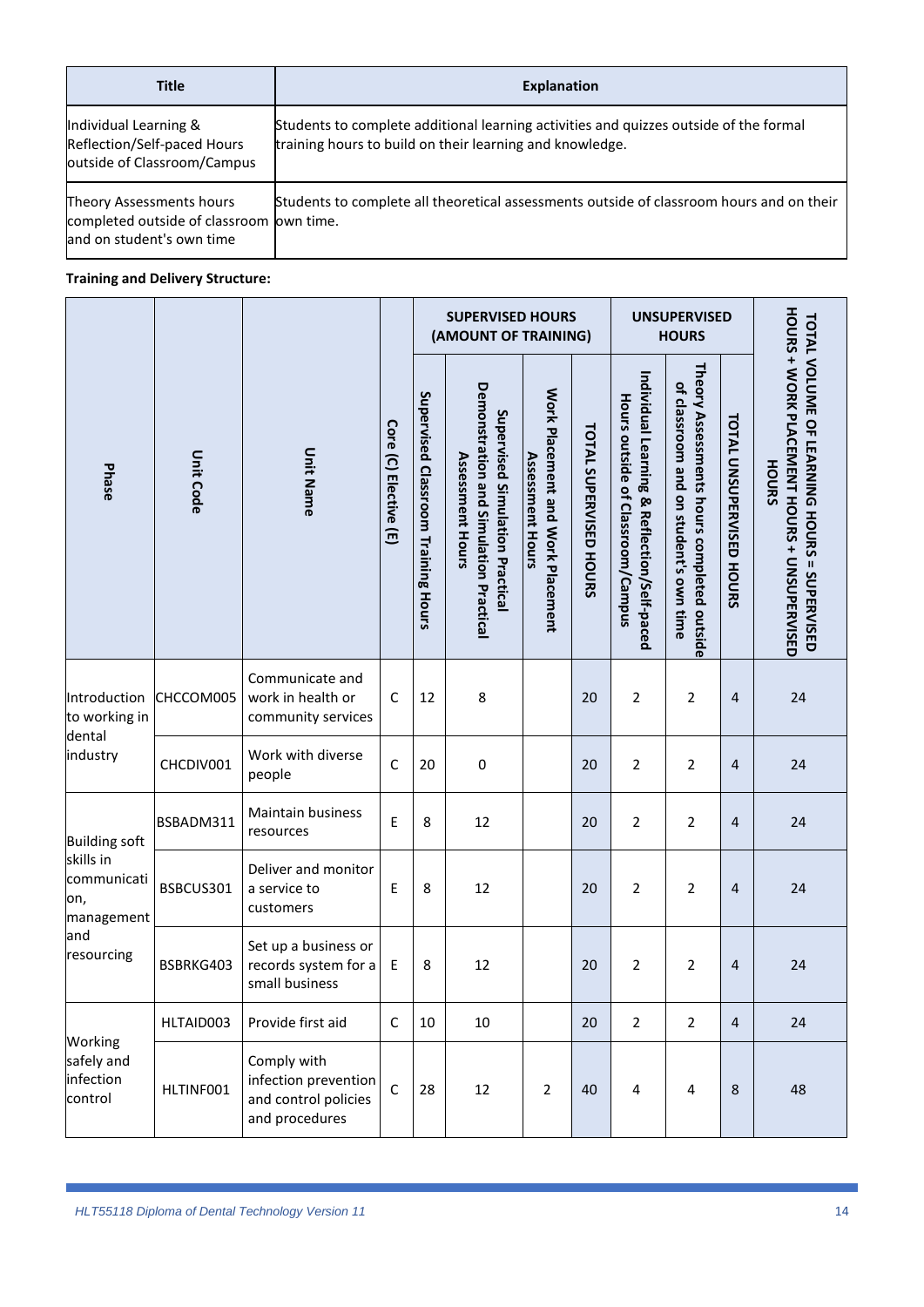|                                                    | HLTWHS002 | Follow safe work<br>practices for direct<br>client care               | E            | 24 | 16 | $\overline{2}$ | 40  | 4              | $\overline{4}$          | 8  | 48  |
|----------------------------------------------------|-----------|-----------------------------------------------------------------------|--------------|----|----|----------------|-----|----------------|-------------------------|----|-----|
|                                                    | HLTWHS003 | Maintain work<br>health and safety                                    | $\mathsf{C}$ | 24 | 16 | $\overline{2}$ | 40  | 4              | 4                       | 8  | 48  |
|                                                    | HLTDET001 | Construct models                                                      | C            | 20 | 20 |                | 40  | $\overline{4}$ | 4                       | 8  | 48  |
| <b>Basic skill</b><br>sets in dental<br>laboratory | HLTDET002 | Construct custom<br>impression trays                                  | $\mathsf{C}$ | 20 | 20 |                | 40  | 4              | 4                       | 8  | 48  |
|                                                    | HLTDET005 | Construct<br>thermoformed<br>bases and<br>appliances                  | $\mathsf{C}$ | 20 | 20 |                | 40  | 4              | 4                       | 8  | 48  |
|                                                    | HLTDET003 | Construct<br>registration rims                                        | C            | 20 | 20 |                | 40  | 4              | 4                       | 8  | 48  |
|                                                    | HLTDET004 | Articulate models<br>and transfer<br>records                          | $\mathsf{C}$ | 20 | 20 |                | 40  | 4              | 4                       | 8  | 48  |
|                                                    | HLTDET013 | Construct oral<br>splints                                             | $\mathsf{C}$ | 30 | 30 |                | 60  | 6              | 6                       | 12 | 72  |
| Splints and<br>Orthodontics                        | HLTDET012 | Construct<br>orthodontic<br>appliances                                | $\mathsf{C}$ | 30 | 30 |                | 60  | 6              | 6                       | 12 | 72  |
|                                                    | HLTDET007 | Construct<br>removable acrylic<br>partial dentures                    | C            | 46 | 34 |                | 80  | 8              | 8                       | 16 | 96  |
| Prosthetics<br>(dentures)                          | HLTDET014 | Repair and modify<br>dentures and<br>appliances                       | $\mathsf C$  | 40 | 20 |                | 60  | 6              | 6                       | 12 | 72  |
|                                                    | HLTDET015 | Construct complete<br>removable acrylic<br>dentures and<br>appliances | $\mathsf C$  | 70 | 70 |                | 140 | 16             | 16                      | 32 | 192 |
|                                                    | HLTDET006 | Construct<br>immediate<br>dentures                                    | $\mathsf C$  | 36 | 24 |                | 60  | 6              | 6                       | 12 | 72  |
|                                                    | HLTDET008 | Construct cast alloy<br>removable partial<br>denture framework        | $\mathsf C$  | 60 | 80 |                | 140 | 14             | 14                      | 28 | 168 |
| Crown and                                          | HLTDET010 | Join alloy structures                                                 | $\mathsf C$  | 24 | 16 |                | 40  | 4              | $\overline{\mathbf{4}}$ | 8  | 48  |
| <b>Bridge and</b><br>Ceramics                      | HLTDET009 | Construct crown and<br>bridge structures                              | $\mathsf{C}$ | 70 | 90 |                | 160 | 16             | 16                      | 32 | 192 |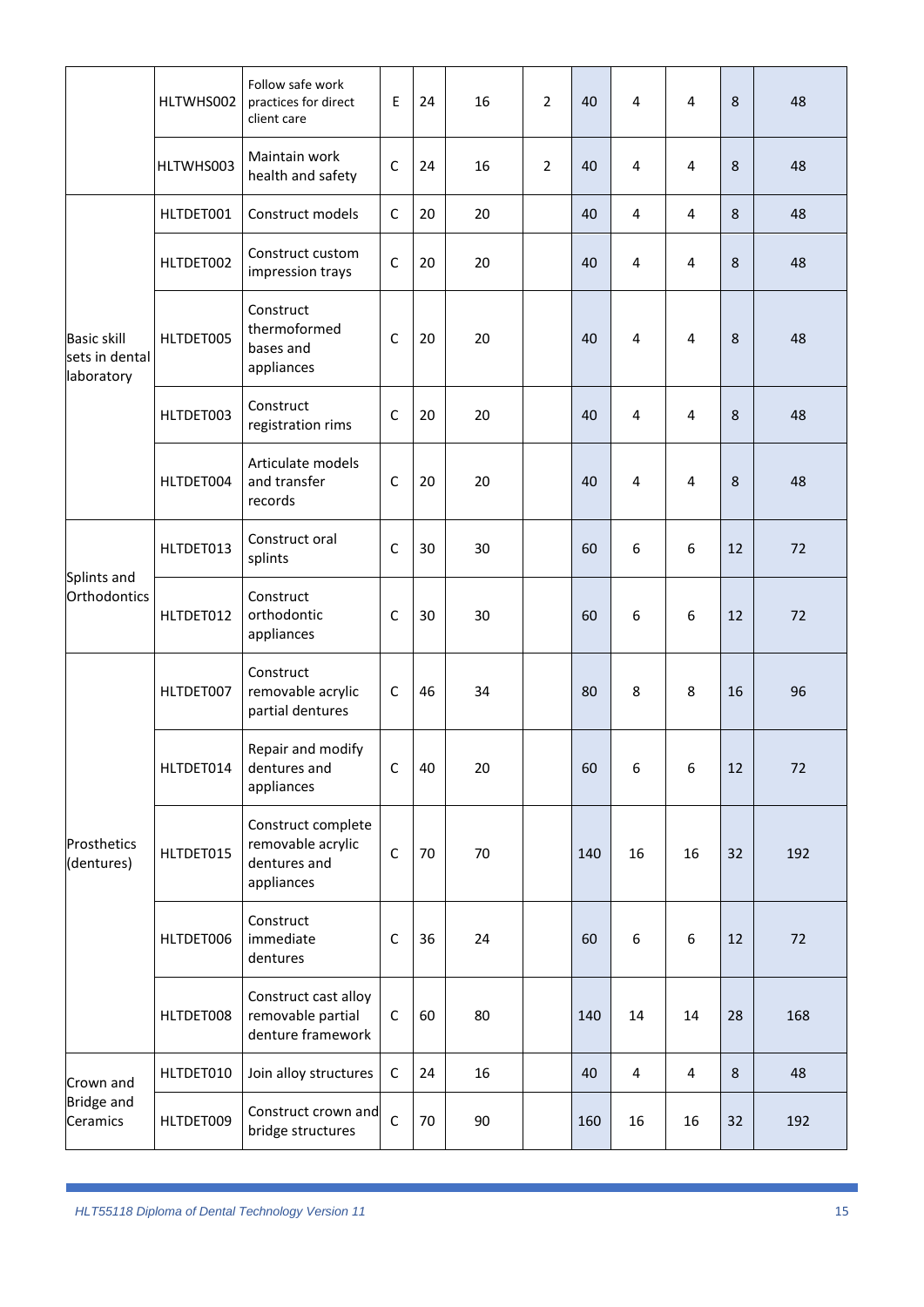|              | HLTDET011 | Construct ceramic<br>and fixed<br>restorations                                                  | C   | 50  | 90 |      | 140 | 14  | 14  | 28   | 168 |
|--------------|-----------|-------------------------------------------------------------------------------------------------|-----|-----|----|------|-----|-----|-----|------|-----|
|              | HLTDET016 | Design digital dental<br>restorations and<br>appliances using<br>computer-aided<br>design (CAD) | C   | 40  | 40 |      | 80  | 8   | 8   | 16   | 96  |
| <b>TOTAL</b> |           |                                                                                                 | 750 | 710 | 0  | 1460 | 146 | 146 | 292 | 1752 |     |

**\*\*\*Note:** If any class days fall on a public holiday, then the session with be allocated to another day in that week so that the amount of training supervised hours are consistent regardless of public holiday.

#### **16. Facilities and Resources**

<span id="page-15-0"></span>

| <b>Training Resources</b> | Learning & Assessment Resources provided by the Institute to Students                                                                                                                                                                                                                                                                      |
|---------------------------|--------------------------------------------------------------------------------------------------------------------------------------------------------------------------------------------------------------------------------------------------------------------------------------------------------------------------------------------|
|                           | ☑<br>Textbook #1: Basics of Dental Technology, 2nd Edition, Johnson                                                                                                                                                                                                                                                                        |
|                           | Learner Workbook, Learner Guide and PowerPoint<br>⊠                                                                                                                                                                                                                                                                                        |
|                           | Learner guide for each unit provided to the students and is the core learning material for<br>students. Learner workbook has questions that students complete to check their knowledge and<br>form formative assessments to make sure MIT provide underpinning knowledge and skills to all<br>the students prior to summative assessments. |
|                           | Formative assessment may include:                                                                                                                                                                                                                                                                                                          |
|                           | Quizzes.                                                                                                                                                                                                                                                                                                                                   |
|                           | Short answer questions.                                                                                                                                                                                                                                                                                                                    |
|                           | Practical demonstration checklists.                                                                                                                                                                                                                                                                                                        |
|                           | $\boxtimes$ Other handouts                                                                                                                                                                                                                                                                                                                 |
|                           | For each unit of competency, there are additional handouts and supplementary resources<br>available. Refer to the Student Unit Guide and Session Plan of each unit of competency for<br>information.                                                                                                                                       |
|                           | ☑<br><b>Access to Office365 Student Email Accounts and Office Software</b>                                                                                                                                                                                                                                                                 |
|                           | Each student will be provided with Office365 student account to access Microsoft software (Word,<br>PowerPoint, Excel, etc) and provided with dedicated Menzies Student email account.                                                                                                                                                     |
|                           | <b>Learning Management System</b><br>⊻                                                                                                                                                                                                                                                                                                     |
|                           | Each student will have access to CANVAS Learning Management System. This is where the<br>students can communicate and interact with trainers and assessors, interact with learning<br>resources and materials and download resources for each unit of competency.                                                                          |
|                           | ⊻<br><b>Student Management System/Online portal</b>                                                                                                                                                                                                                                                                                        |
|                           | Each student will have access to the Student Management System<br>through WiseNet (LearnerApp) for course administrative related items (timetabling, course<br>progress, update information).                                                                                                                                              |
|                           | ⊻<br><b>Dental Technician Tool Kit and Dental Materials</b>                                                                                                                                                                                                                                                                                |
|                           | Each student will be provided with 1 x Dental Technician tool kit for them to use<br>$\bullet$<br>throughout the course. This tool kit is purchased externally as part of their material fees.<br>All dental materials used during the practical sessions are provided to the student as part                                              |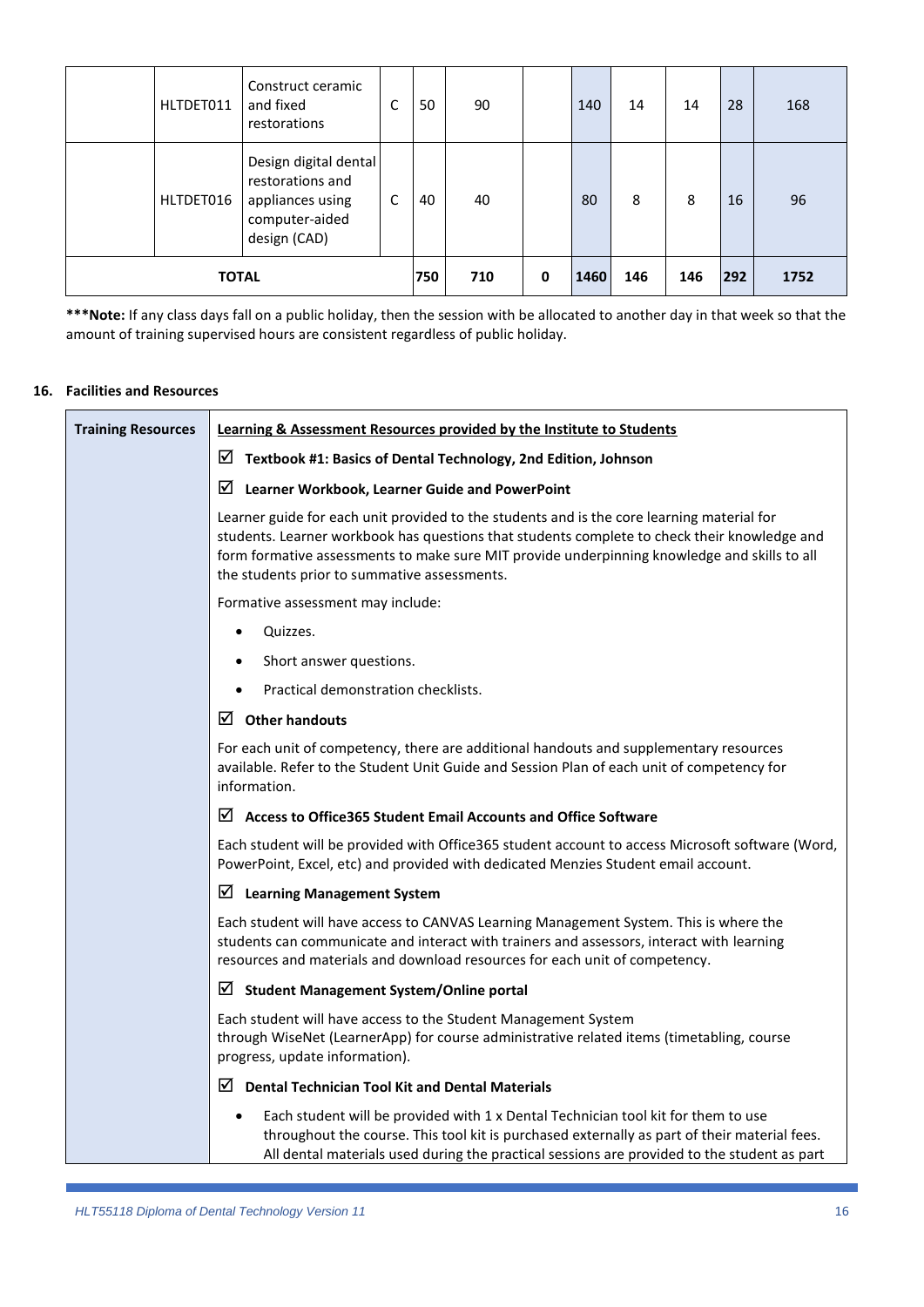| of their material fees.                                                                                                                                      |
|--------------------------------------------------------------------------------------------------------------------------------------------------------------|
| ⊻<br><b>Dental Technology Practical Uniform</b>                                                                                                              |
| Each student will be provided with 2 pieces of dental technology laboratory coat.                                                                            |
| Learning & Physical Resources that the students must provide                                                                                                 |
| Textbook #2: Anatomy of Orofacial Structures, 8th Edition, Brand                                                                                             |
| Textbook #3: Introductions to Dental Materials, 4th Edition, van Noort                                                                                       |
| The following is a list of learning and physical resources for students to have access to undertake<br>the training and assessment of this training product: |
| General stationery for study (e.g. pens, notebooks).                                                                                                         |
| Computer or tablets with internet access.                                                                                                                    |
| Appropriate clothing requirements for practical sessions                                                                                                     |
| Uniform must be worn in clinical area which must be ironed and look tidy. Tie up hair if the<br>length is beyond your shoulder.                              |
| Wear closed toe shoes (no runners, ugg boots or sandals) and dental laboratory<br>$\bullet$<br>appropriate clothes (no jeans or denim).                      |
| Hair is neatly presented and is off your face and above your collar.<br>$\bullet$                                                                            |
| Remove all rings and wrist jewelry including watches during practical sessions. The only<br>$\bullet$<br>jewelry permitted is ear studs/nose studs.          |
| Fingernails must be short and filed.<br>٠                                                                                                                    |
| No fingernail extensions ('acrylics') and no nail polish allowed.                                                                                            |
| Physical Resources & Equipment for each unit of competency                                                                                                   |
| The following physical resources will be provided:                                                                                                           |
| Theory classrooms.                                                                                                                                           |
| AV Equipment.                                                                                                                                                |
| Whiteboard.                                                                                                                                                  |
| Internet access.<br>٠                                                                                                                                        |
| Simulation Automotive Workshop.                                                                                                                              |
| Computer lab.                                                                                                                                                |
| Printer.                                                                                                                                                     |
| Student common areas (lunch, study, recreation).                                                                                                             |

#### **17. Access and Equity**

<span id="page-16-0"></span>

| <b>Access and Equity</b> | Principles, practices, and legislative requirements relating to equity, access, anti-discrimination,<br>and social justice will be addressed in all aspects of the implementation of the training and<br>assessment strategy. Where practical, student special needs will be identified prior to students'<br>commencing programs. Customized delivery and assessment strategies, including reasonable<br>adjustments, will be designed to meet student needs. |
|--------------------------|----------------------------------------------------------------------------------------------------------------------------------------------------------------------------------------------------------------------------------------------------------------------------------------------------------------------------------------------------------------------------------------------------------------------------------------------------------------|
|                          | The RTO has a range of student support services that students are able to access. Support services<br>include student administration services, academic support services to assist students who may<br>require further assistance.                                                                                                                                                                                                                             |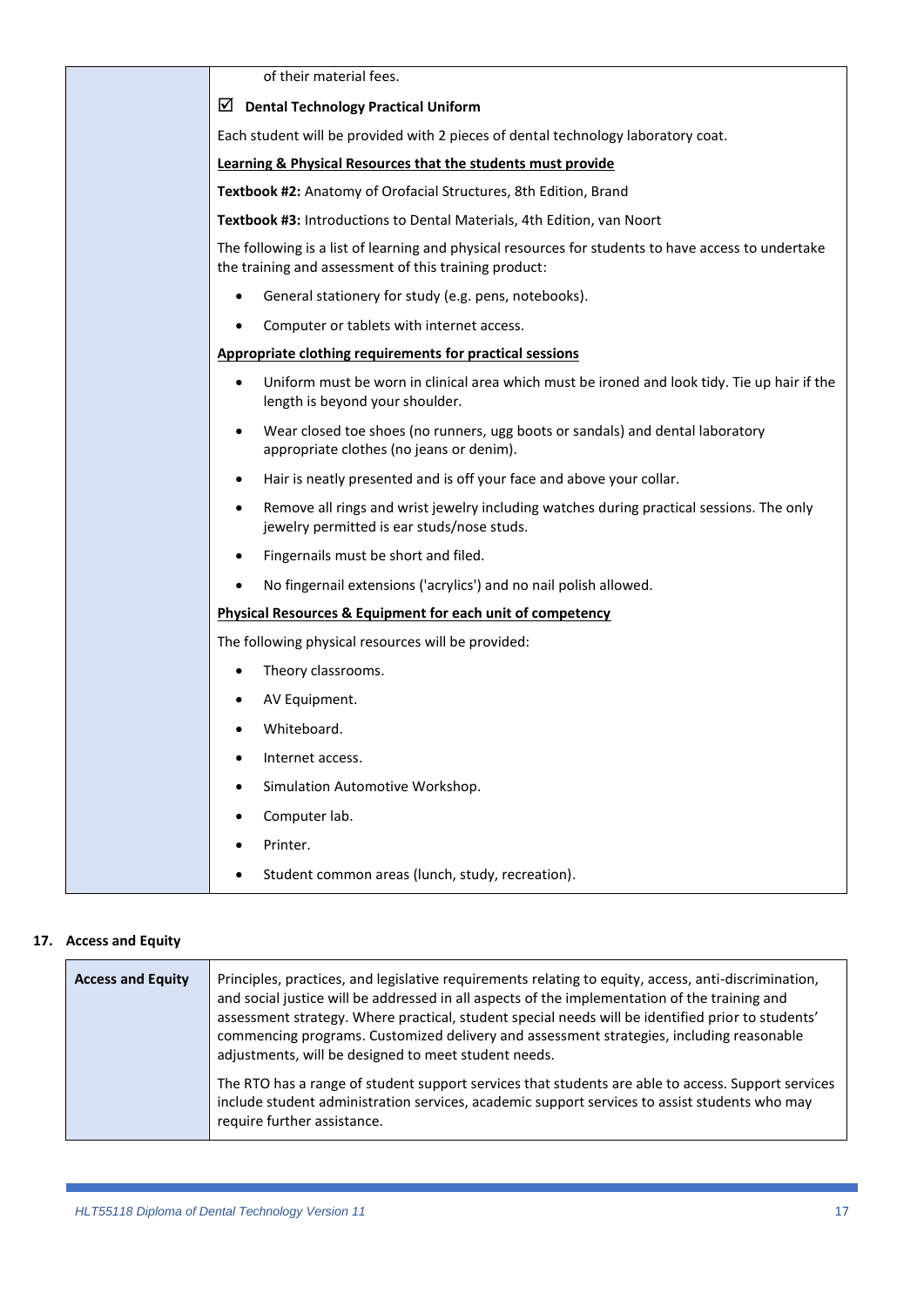#### **18. Reasonable Adjustments and Learner Support**

<span id="page-17-0"></span>

| Reasonable<br><b>Adjustments and</b> | The RTO identifies any reasonable adjustments required by candidates during the Pre-Training<br>Review that includes LLN test prior to commencement of training.                                                                                                               |  |  |  |  |  |  |
|--------------------------------------|--------------------------------------------------------------------------------------------------------------------------------------------------------------------------------------------------------------------------------------------------------------------------------|--|--|--|--|--|--|
| <b>Learner Support</b>               | During the course of a learner's study, any additional needs of learners are identified and<br>addressed, where possible.                                                                                                                                                      |  |  |  |  |  |  |
|                                      | In responding to the learner's needs, the RTO provides reasonable adjustment and support to<br>learners in a number of ways as follows, but not limited to:                                                                                                                    |  |  |  |  |  |  |
|                                      | Taking into account language, literacy, and numeracy requirements.<br>$\bullet$                                                                                                                                                                                                |  |  |  |  |  |  |
|                                      | Making adjustments to the physical environment or venue.<br>٠                                                                                                                                                                                                                  |  |  |  |  |  |  |
|                                      | Considering age, gender; cultural beliefs and background, traditional practices, religious<br>$\bullet$<br>observances.                                                                                                                                                        |  |  |  |  |  |  |
|                                      | Considering learners with disabilities.<br>$\bullet$                                                                                                                                                                                                                           |  |  |  |  |  |  |
|                                      | Deferment of study.<br>$\bullet$                                                                                                                                                                                                                                               |  |  |  |  |  |  |
|                                      | Help with a Special Consideration application.<br>$\bullet$                                                                                                                                                                                                                    |  |  |  |  |  |  |
|                                      | Assistance with study skills through practical advice.<br>٠                                                                                                                                                                                                                    |  |  |  |  |  |  |
|                                      | Monitoring course progress.<br>$\bullet$                                                                                                                                                                                                                                       |  |  |  |  |  |  |
|                                      | In addition, support on assessment arrangements is provided as follows, but not limited to:                                                                                                                                                                                    |  |  |  |  |  |  |
|                                      | Scheduling flexible assessment sessions.<br>$\bullet$                                                                                                                                                                                                                          |  |  |  |  |  |  |
|                                      | Providing assessment materials in a variety of formats (large fonts, electronic, symbols).<br>$\bullet$                                                                                                                                                                        |  |  |  |  |  |  |
|                                      | Providing LLN support.<br>٠                                                                                                                                                                                                                                                    |  |  |  |  |  |  |
|                                      | Arranging for or allowing a member of their community to be present at the assessment, if<br>$\bullet$<br>required.                                                                                                                                                            |  |  |  |  |  |  |
|                                      | Revising planned assessment methods and tools including assessment process or context<br>$\bullet$<br>that meet the individual needs of the person with a disability, but do not change or<br>compromise competency outcomes.                                                  |  |  |  |  |  |  |
|                                      | Provision of additional support, coaching or tutoring and the opportunity to re-submit the<br>$\bullet$<br>work where a learner's work is assessed to be 'not satisfactory' on a given assessment task<br>or may have been deemed 'Not Yet Competent' on a unit of competency. |  |  |  |  |  |  |
|                                      | Learners are given adequate time to work on assessments and projects.<br>$\bullet$                                                                                                                                                                                             |  |  |  |  |  |  |
|                                      | Additional training and tutorials, if required.                                                                                                                                                                                                                                |  |  |  |  |  |  |
|                                      | Referral to further learner support service or external counsellors.                                                                                                                                                                                                           |  |  |  |  |  |  |
|                                      | Trainer/Assessors are mindful of any ongoing requirements to make reasonable adjustments<br>based on individual learner circumstances as they arise.                                                                                                                           |  |  |  |  |  |  |
|                                      | Reasonable Adjustment requirements will be recorded on the assessments and/or learner's file.                                                                                                                                                                                  |  |  |  |  |  |  |
|                                      | The reasonable adjustments provided must not compromise the quality of training and the<br>requirements of the unit of competency or the qualification.                                                                                                                        |  |  |  |  |  |  |
|                                      | Staff available to learners to provide support services are trainers/assessors, RTO administration<br>staff and management.                                                                                                                                                    |  |  |  |  |  |  |
|                                      | Assistance is available to learners via telephone, email and/or face-to-face.                                                                                                                                                                                                  |  |  |  |  |  |  |
|                                      | The RTO reserves the right to not provide reasonable adjustments if the costs to be incurred will<br>cause financial hardship to the RTO.                                                                                                                                      |  |  |  |  |  |  |